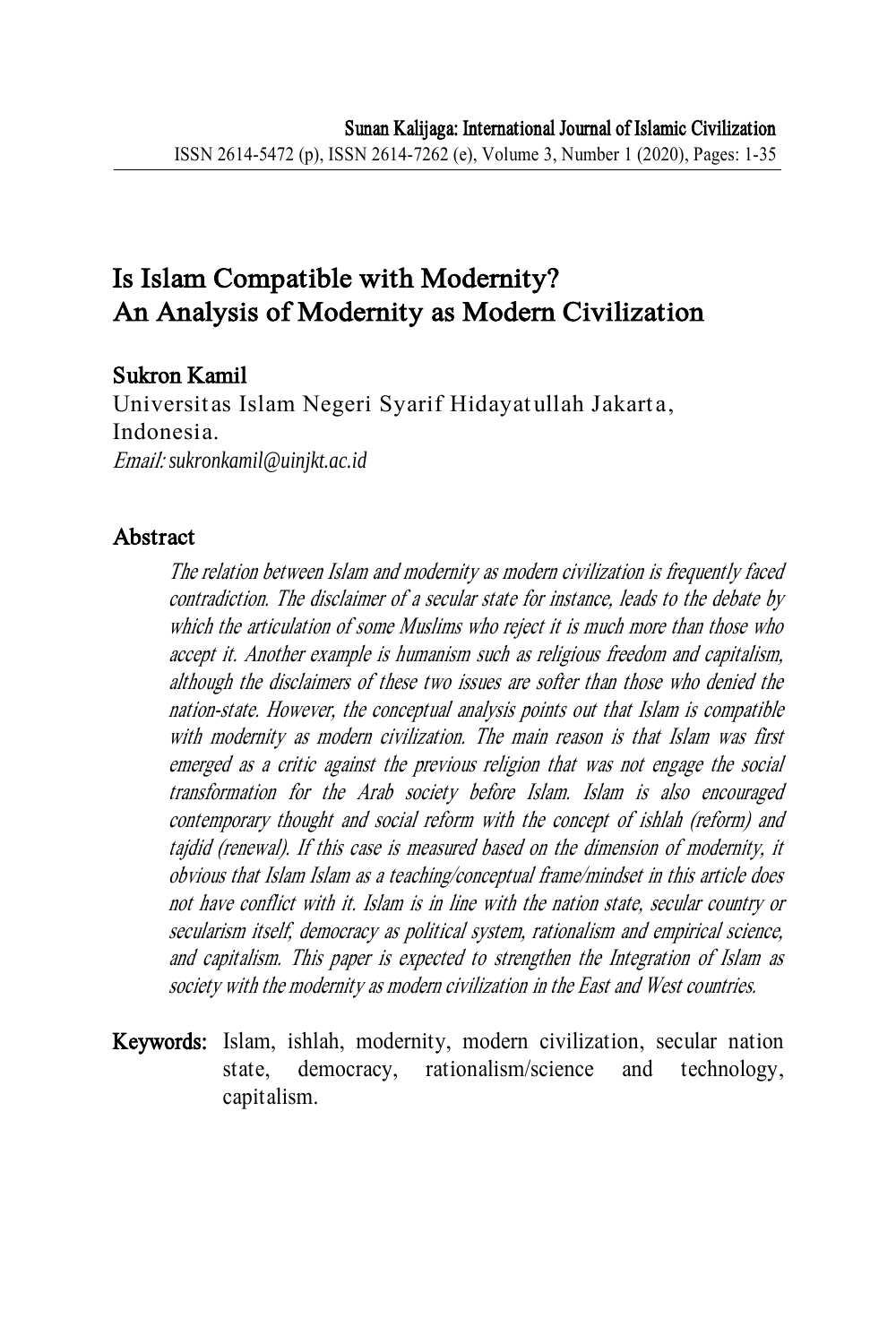# **A.** Introduction

As a derivation of the word "modern", modernity comes from the Latin word mode (modernus). Mode (modernus) means new, according to the last mode, now/recent. In this article, what is meant by the word modern is the opposite of the ancient and the middle time of the West, which began in the  $16<sup>th</sup>$  century or rather the  $18<sup>th</sup>$ century until today (the 21<sup>th</sup> century). Modernity means progress / novelty, dynamics, and innovation, both in material form (outer frame) and in intellectual (cultural) form as its basis (inner frame). Modernity is a fundamental change in thinking and other life spheres such as institutions.<sup>1</sup>

Therefore, Modernity is a continuous attempt to improve the lives, efforts, and to achieve the progress. Change, development, and improvement are the goal of modernity in the hope that tomorrow will be better than today. This belief necessitates the readiness to change the existing order by preparing the dismantling tradition. In modernity, human life does not rely on the intervention and action of God alone, but leans primarily on rationality and science. Even though, many assumptions of the people in the West who say that modernity, divine revelation, and religious authority as the interpreter of God's will have been lost, at least not diminishing. In fact shows that the priciple of human behavior in modern life depends on human reason and new empirical knowledge. Both can improve human being to be better and believe that safety is not only can be obtained in the hereafter alone.<sup>2</sup>

Some literature mentions a dimension or measurement of modernity is on the idea of nation-state, rationalism and empirical science, birth control through family planning, capitalism, and

<sup>&</sup>lt;sup>1</sup> Anthony D. King, "The Time and Space of Modernity (or Who Needs Postmodernism?)", in Mike Featherstone, et.al, Global Modernity, London: Sage Publications, 1995, p. 108-109, Paul Gillen and Devleena Ghosh, Colonialism and Modernity, Sydney: UNSW Press, 2007, p. 52-53, George Ritzer (Ed.) et. al, The Blackwell Encyclopedia of Sociology, Oxford: Blacwell Publishing, 2007, p. 3068, Pip Jones, Introducing Social Theory, Cambridge: Polity Press, 2010, p. 23, Agnes Heller, A Theory of Modernity, Massachusetts: Blackwell Publisher, 1999, p. 1-12

<sup>2</sup> Pip Jones, Introducing Social Theory, p. 27-28.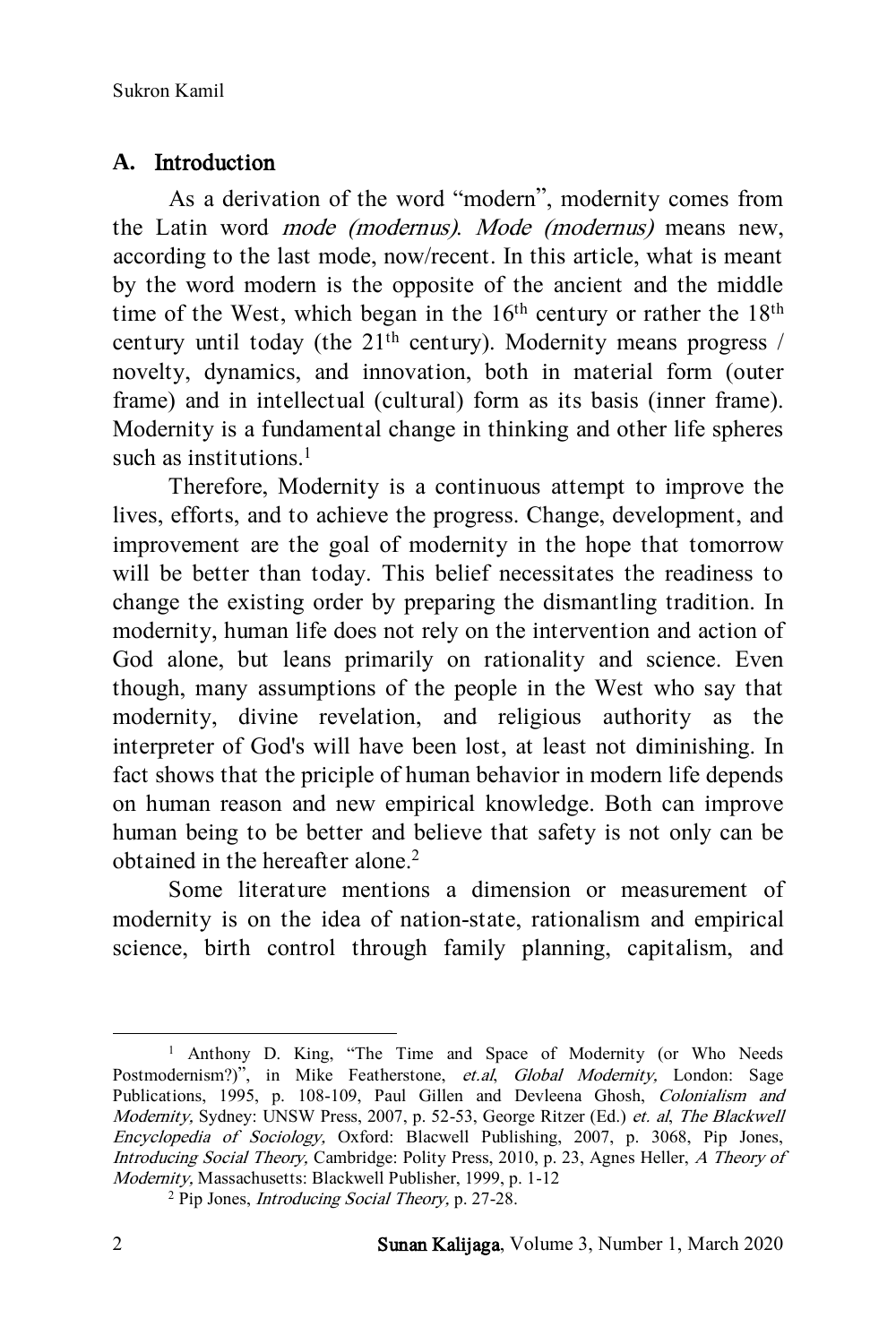secularism.3 Based on the dimensions or dimensions of modernity, modernity can be understood as modern civilization, in the sense of high culture, both in the narrow and broad sense. In a narrow sense, culture is a human value system (mindset and feeling pattern), as understood by Clyde Kluckhon and Parsudi Supralan as a definition believed by the majority of cultural experts. While in the broadest sense, culture is a form of ideas/tastes, actions, and objects that were born by humans, as believed by JJ. Honigmann and Koentjaraningrat.<sup>4</sup>

Although the relation of Islam and modernity are compatible, as will be explained later, Islam often encounters in the opposite. The relationship of Islam to modernity as modern civilization is often visible in the public sphere as a contradiction. For example, in Secular state or secularism, the majority Muslim elites and communities, even the clergy in general are seen as the death knell of religions. To a certain extent, this view is understandable considering that many scholars of the secular social science who argue the same thing. Secularism is rated to the ideas and movements that can make people change their lives from religious life to versatile material, even to even to atheism.<sup>5</sup> In distinguishing Islam with other religions has been placed on the negative views in the concept of the secular state and it looks more significant as one measure of modernity in the Muslim world. This is happened due to the dominance of a claim on Islam kaffah (totality in embracing Islam). Islam is seen as religion and state at once (al-din wad-daulah). In addition, among the great

Sunan Kalijaga, Volume 3, Number 1, March 2020 3

<sup>&</sup>lt;sup>3</sup> Jones, pp. 23–24; Harvey Cox, Religion in the Secular City: Toward a Postmodern Theology (New York: Simon and Schuster, 1984), pp. 181–83; Lucian W Pye, Aspects of Political Development (Boston: Little Brown, 1965), p. 8; Nurcholish Madjid, Islam Kemodernan Dan Keindonesiaan (Bandung: Mizan, 2008), pp. 229–31; Nasution, Harun. et.al., Ensiklopedi Islam Suplemen 2 (Jakarta: Ikhtiar Baru van Houve, 2003), p. 169.

<sup>4</sup> Clyde Kluckhohn, "Cermin Bagi Manusia", in Parsudi Suparlan (Ed.), Manusia, Kebudayaan, dan Lingkungan, (Jakarta: Rajawali Pers, 1996), Printing III, p. 69-109, 5 and Koentjaraningrat, Pengantar Ilmu Antropologi, (Jakarta: Rineka Cipta, 1990), Printing VIII, p. 10-11, 186-204

<sup>5</sup> Karen Armstrong, Sejarah Tuhan: Kisah 4.000 Tahun Pencarian Tuhan Dalam Agama-Agama Manusia (Translated from A History of God: The 4.000-Year Quest of Judaism Christianity and Islam) (Bandung: Mizan, 2014), pp. 551–57; Karen Armstrong, Masa Depan Tuhan: Sanggahan Terhadap Fundamentalisme Dan Ateisme (Translated from The Case for God: What Religion Really Means) (Bandung: Mizan, 2013), pp. 462–503.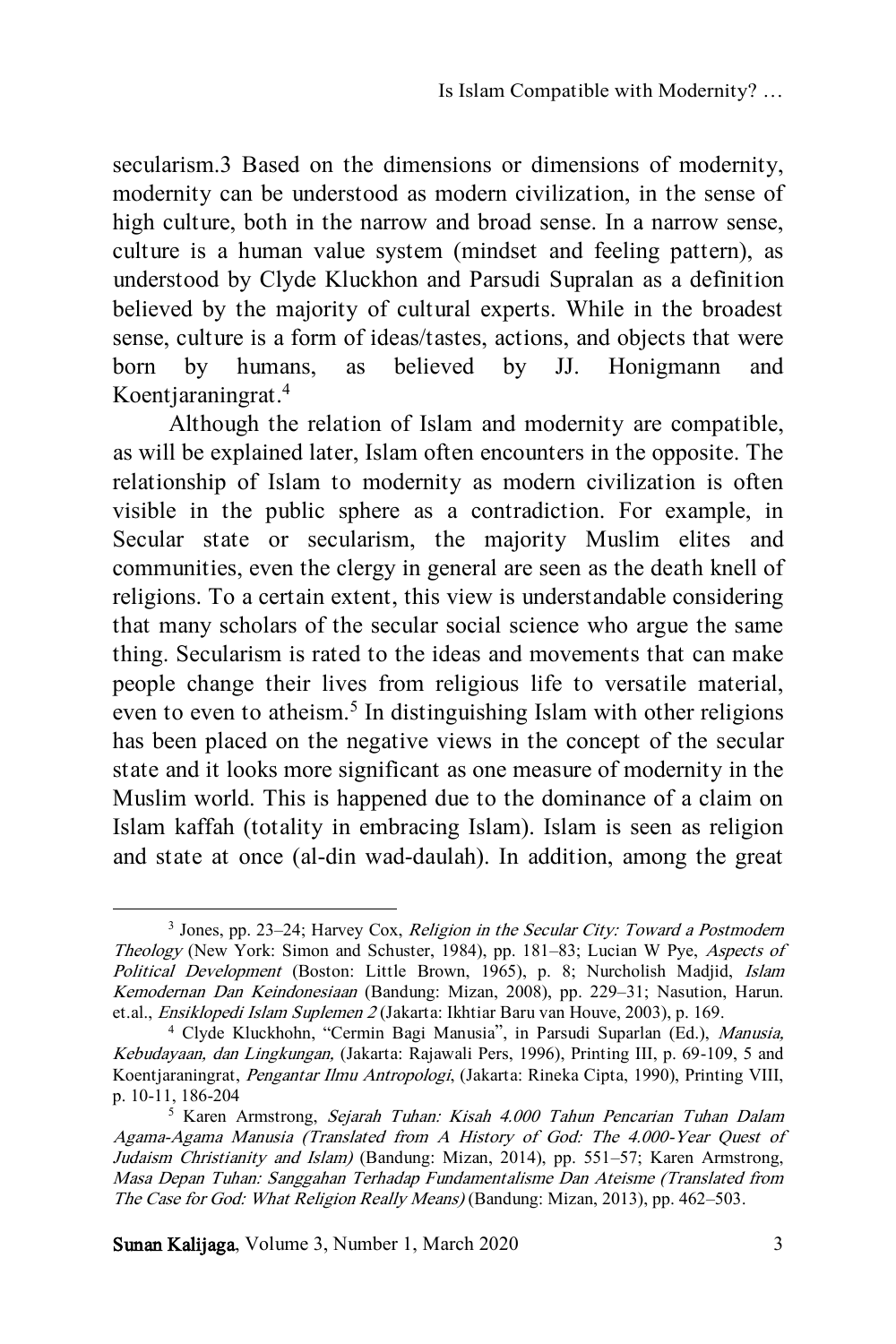religions, Islam is the religion of the most consistent in articulating that Islam must be embraced totally. For example, Islam is viewed differently with Christians because Christian doctrines have more accommodative views to the secular state or secularism. Gospel Matthew 22: 21 states: "Give to Caesar what belongs to Caesar and to God what belongs to Him".<sup>6</sup> Of course this perspective is problematic in both the Christian and Islamic contexts. In the Christian context, some scholars do not understand as such, because the Western Christian acceptance of the secular state after the 18th Century French Revolution. And in Islam between religion and state is at least indistinguishable, even the initial form of state in Islam is a multi-ethnic and religious state, as reflected in the Medina Charter in the 7<sup>th</sup> century.

That assumption can be seen from the provision of MUI (Indonesian Ulema Council) No. 7/Munas VII/MU / II / 2005 on secularism, pluralism, and liberalism. The fatwa declares that the three ideologies are not in accordance with the teachings of Islam which are considered as *haram* (prohibited). The fatwa defined secularism as a flow which separates religion and secular affairs; religion is only used to set a personal relationship with God and human beings, especially in the political area which is regulated only in the social consensus.<sup>7</sup>

The same thing in the matter of humanism which one of its sub is freedom of religion as reflected in the concept of apostasy (riddah). All the books of jurisprudence (shari'a) mention that the punishment

l

<sup>&</sup>lt;sup>6</sup> 'Riwayat Sebuah Kata Kotor', in Sepatah 'Kata Kotor': Sekularisme Di Asia, ed. by Novriantoni (Jakarta: Yayasan Kalam, 2006); Amin Mudzakkir, 'Sekularisme dan Identitas Muslim Eropa', *PSDR LIPI*, 2013 http://www.academia.edu/4392985/Sekularisme\_dan\_Identitas\_Muslim\_Eropa [accessed 18 October 2016].

<sup>7</sup> Religious pluralism is as an ideology sees that all religions are equal and the truth of every religion is relative; every religion should not claim as the only true religion and assume other religions are wrong; all faiths will go and live side by side in heaven. According to MUI, The inner true of islam is religious plurality that an ideology views based on reality. There are many believers who must live side by side. While religious liberalism is regarded by MUI as the liberal thinking on treating religious texts (Al-Qur'an and Sunnah); it only accepts religious doctrine which is in accordance with the mind. See Fatwa Majelis Ulama Indonesia Number: 7/Munas Vii/MUI/II/2005 dalam Keputusan, Bagian Kedua: Ketentuan Hukum, Verse (1), and see also Gatra Magazine, 6<sup>th</sup> Agustus 2005, p. 76-77.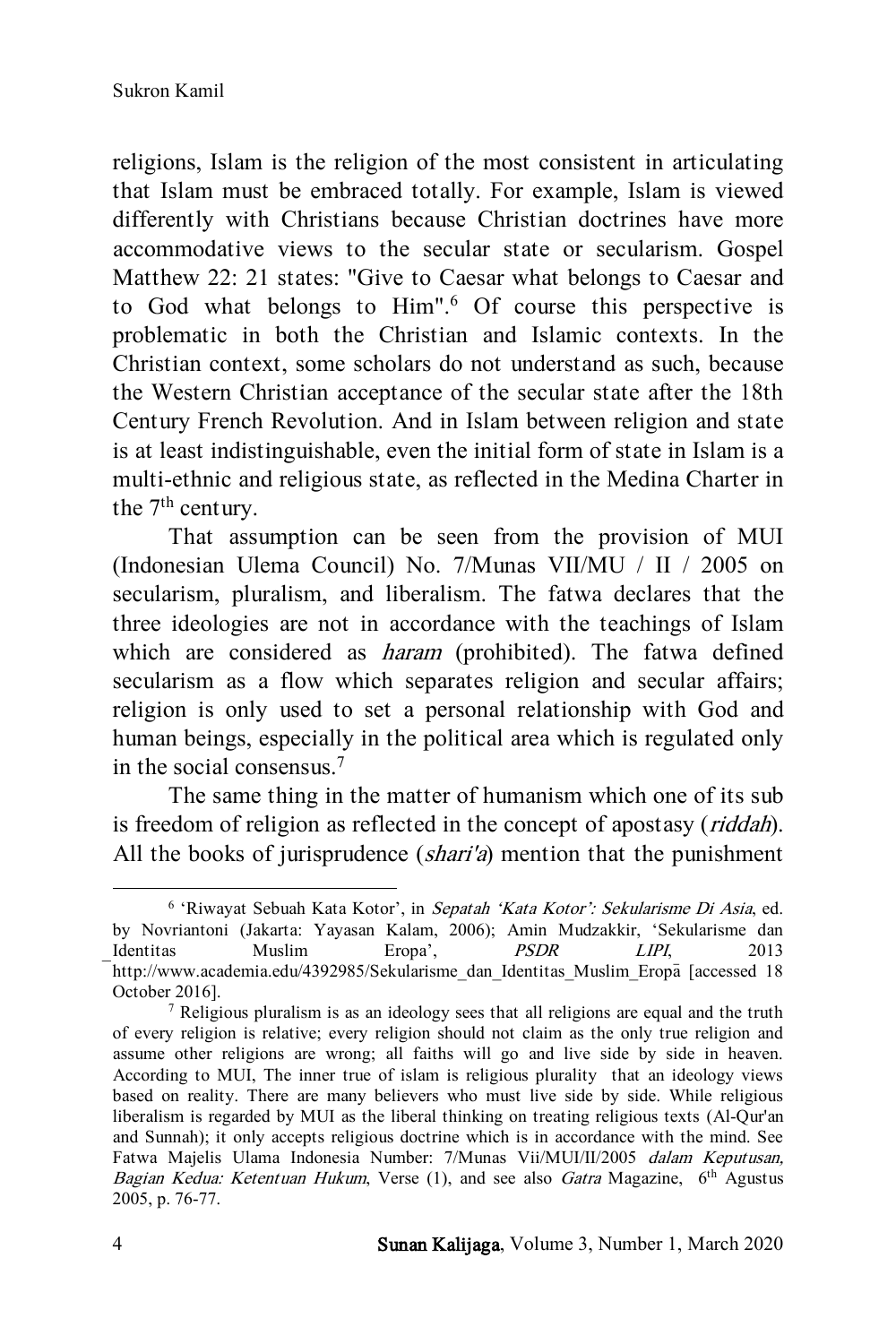for woman's apostasy is a death sentence after they are asked to repent but did not want to. The hadith says, "Whoever changes his/her religion, then should be killed". Although it is not been approved by all scholars, this could be considered contrary to humanism as it is written in the Universal Declaration of Human Rights (UDHR) which has been validated by the United Nations (UN) in 1948. UDHR as an international law is a product, one measurement of modernity, and as the institutionalization of humanism. In its article 18, UDHR states, "Everyone has the righst to freedom of thought, conscience and religion; this right includes a religion and belief convert, freedom to express religion or faith in a way to do it, practice it, do worship and obey it either alone or together in public".<sup>8</sup>

The issue of humanism as a measurement of modernity which is often highlighted as a contrast to Islam is women's rights to be public leaders. Although it is being debatable in modern sharia, the traditional sharia is less responsive to this demand. Many classical or medieval jurists or fuqaha (shari'a experts) as al-Khatabi, as-Syaukani, Imam al-Ghazali, Ibn Hazm, Abu Ya'la al-Farra, and al-Mawardi who put prerequsite that the state leader should be not woman. In fact, Sayyid Sabiq , one of the modern jurists suggests the consensus of the scholars of fiqh (Islamic law) on the necessity of men to be a Qadi (judge). Citing the book Nail al-Authar and Fath al-Bari mentions that the head of the state must be a man. Only Imam Hanafi who allows a woman to be the judge in matters of wealth and Imam at-Thabari in all aspects.<sup>9</sup>

According to few Muslim, another measurement that appears on the contrary to Islam is Capitalism. This assumption can be seen from HTI's view (Hizbut Tahrir Indonesia), despite their negative view of capitalism affects the reality of global capitalism that

<sup>8</sup> "Pernyataan tentang Hak-Hak Asasi Manusia", Modul Attachment of Antonius Maria Indrianto et. al (Ed.), Perangkat Pembangunan Perdamaian: Contoh Kerja dari para aktivis Perdamaia di Indonesia, Jakarta: Catholik Relief Service, 2003.

<sup>9</sup> Baha' ad-Din Ibn Syadad, Dalail al-Ahkam, Beirut: Dar al-Kutb al-'Ilmiyyah, 1991, Vol. II, p. 53, Masykuri Abdillah and Mun'im A Sirri," Hukum yang Memihak Kepentingan Laki-Laki: Perempuan dalam Kitab Fikih", in Ali Munhanif et. al., Perempuan dalam Literatur Islam Klasik, Jakarta: Gramedia dan PPIM UIN Jakarta, 2002, p. 132.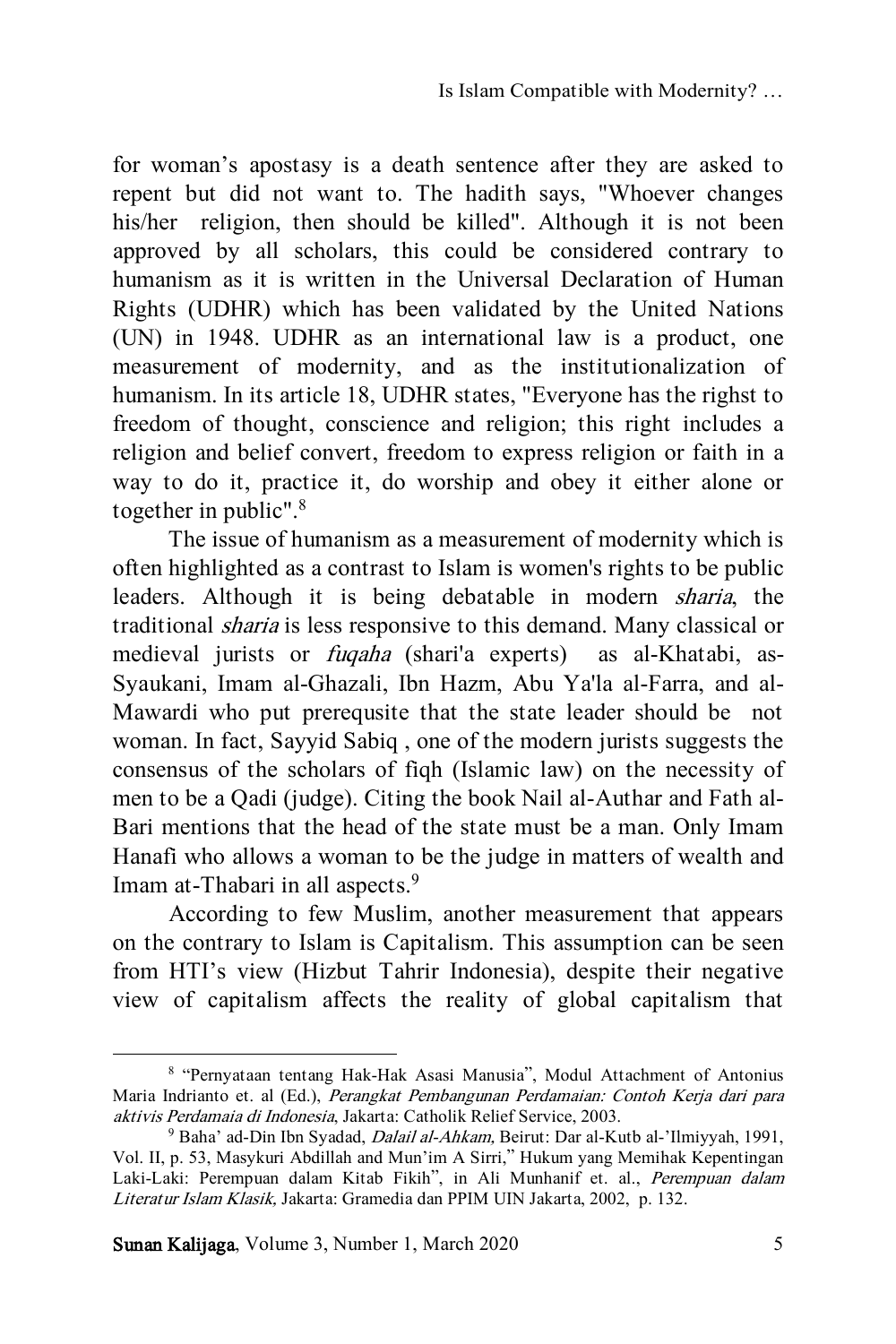dominates and exploits the Islamic world including in Indonesia. According to HTI in Bulletin al-Islam Edition 442/II/2009, capitalism is considered not Islamic way for some reasons; (1) the banking system as capitalism institution is interest/usury-based which is forbidden in Islam. (2) There is no real market, such as the capital and money markets. (3) The natural resources belong to the state are controlled by individuals, so that it could be a profitable for individuals and not broader citizen. (4) The use of paper currency does not correspond with its value. HTI's outlook on the Islamic economic system is based on anti-interest banking, real market, the state control of natural resources for common people and the use of dinar and dirham are made from material such as gold and silver.<sup>10</sup>

As a result, an analysis of Islam in relation to measurements/ dimensions of modernity as modern civilization seems significant to put forward. In contrast with the above viewpoint, this paper would like to see the compatibility concept between Islam and measurements or dimensions of the modernity (modern civilization).

#### **B.** Islam and Modernity as Modern Civilization

In general, Islam and modernity as modern civilization are highly compatible. They are many factors underlying this; Islam is a modern religion in relation to previous religions in which case Islam affirms and criticizes those religions; The arrival of Islam at that time shows that the religion which is existed before is no longer used as a power for social transformation of Arab society; As the last religion of Abraham, there is a continuity of Abrahamic religious teachings as well as pre-Islamic socio-cultural systems; There are changes, novelty, progress, dynamism, and innovation as a synonym of the modern word in Islam.

Firstly, Tawhid (Oneness of Allah) as the most fundamental teachings of Islam is a form of social transformation of Arab society and it shows the same case in modernity through the United States

<sup>10</sup> Sukron Kamil, "Masjid, Konflik, Perdamaian, dan Radikalisme Islam: Studi Kasus Masjid Raya al-Muttaqin, Ternate, Maluku Utara", in Ridwan al-Makassary et al, Masjid dan Pembangunan Perdamaian, Studi Kasus Poso, Ambon, Ternate, dan Jayapura, Jakarta: CSRC, 2011, p. 249.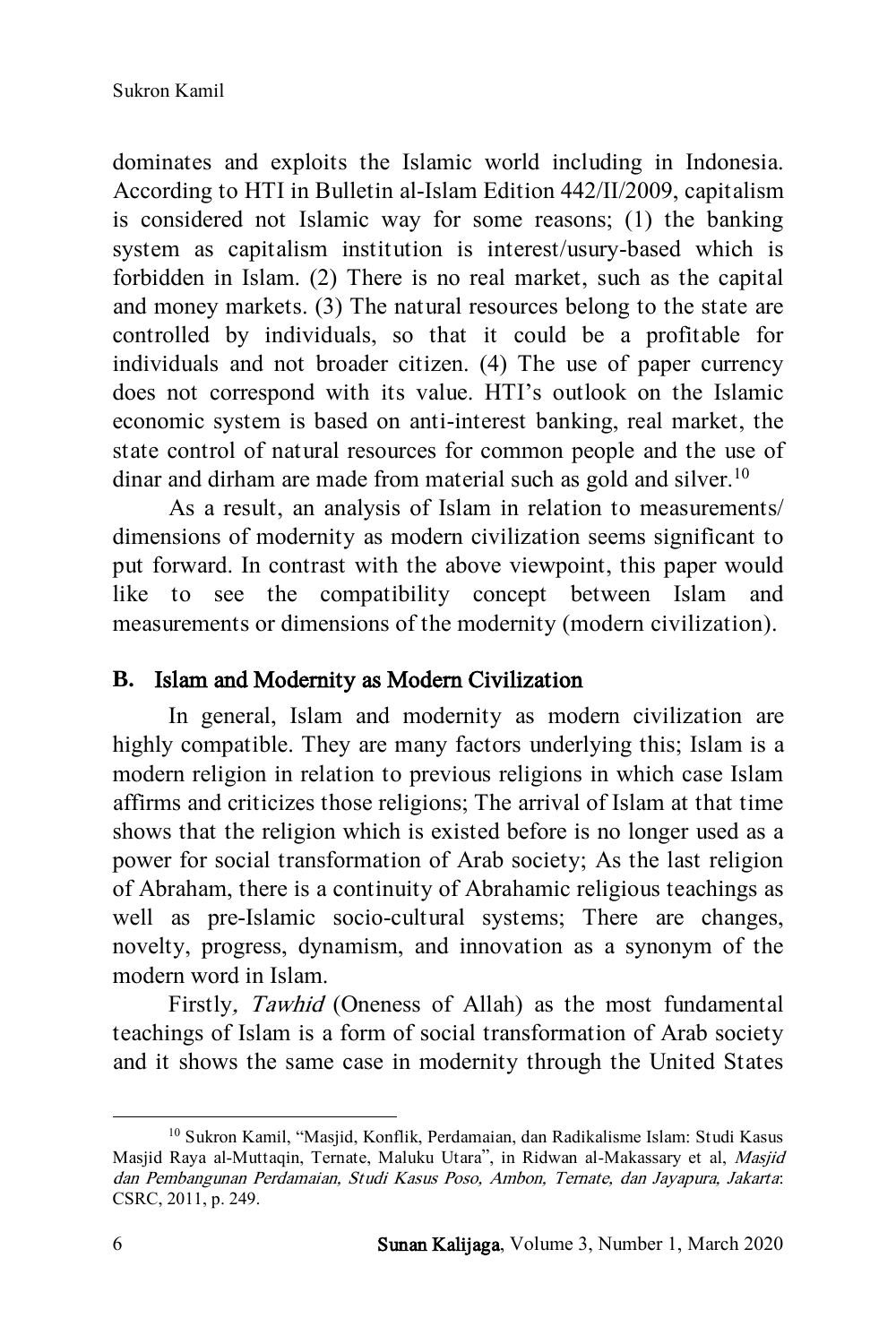and the French Revolution that transformed the medieval European society. Secondly, Creed of monotheism, "*la ilaha illallah*" (There is no God but Allah). It means that all human beings must submit to God, not to man or other creatures. In the perspective of Tawhid, humans are not a source of truth and not more than God servants. All human beings have the same position. Even if they should be differentiated, the distinction tends to emphesize on the meritocratic aspect. God's reward to humans is based on their merit (saha) especially on the level of piety. Islam is undifferentiated human based on something given or a gift from God like ethnicity, skin, and sex. Therefore, monotheism prohibits the worship of idols. Tauhid does not only offer human liberation, but also the confidence and the strength of egalitarian which is not distinguish people based on strata and any attributes.

The basic teachings of Islam at that time and up today are revolutionary in line with social modernity (in the  $7<sup>th</sup>$  century AD) by showing that Islam is develophed in modernity. It offers equality for all people, even between state officials, especially the caliphs as the heads of state who have no institution and relation with the people. So that equality is called as part of human rights. Therefore, it is natural that this system fails with the return of the monarchic system in Muslims Society for about 40 years after Prophet Muhammad passed away and in the early period of Islam in Mecca. The Meccan elite see Islam as a threat to the state power and as the oppressed economic system. Moreover, Monotheism (Tawhid) is reinforced in the holly Qura'n in Surah al-Ma'un (QS 107) and al-Humazah (QS. 104) which strongly condemn the reality of economic injustice, though it is not an absolute justice that something is emphasized in revisionist socialism like in the theory of John Rawl.

In addition, Arab society in the  $7<sup>th</sup>$  century can not distinguish between the prophetic and power. At that time, Arab elite assumes that Islamization is merely about a movement to demand the rights and as a reflection of common humanity and the movement against disobeyance on power that does not respect human dignity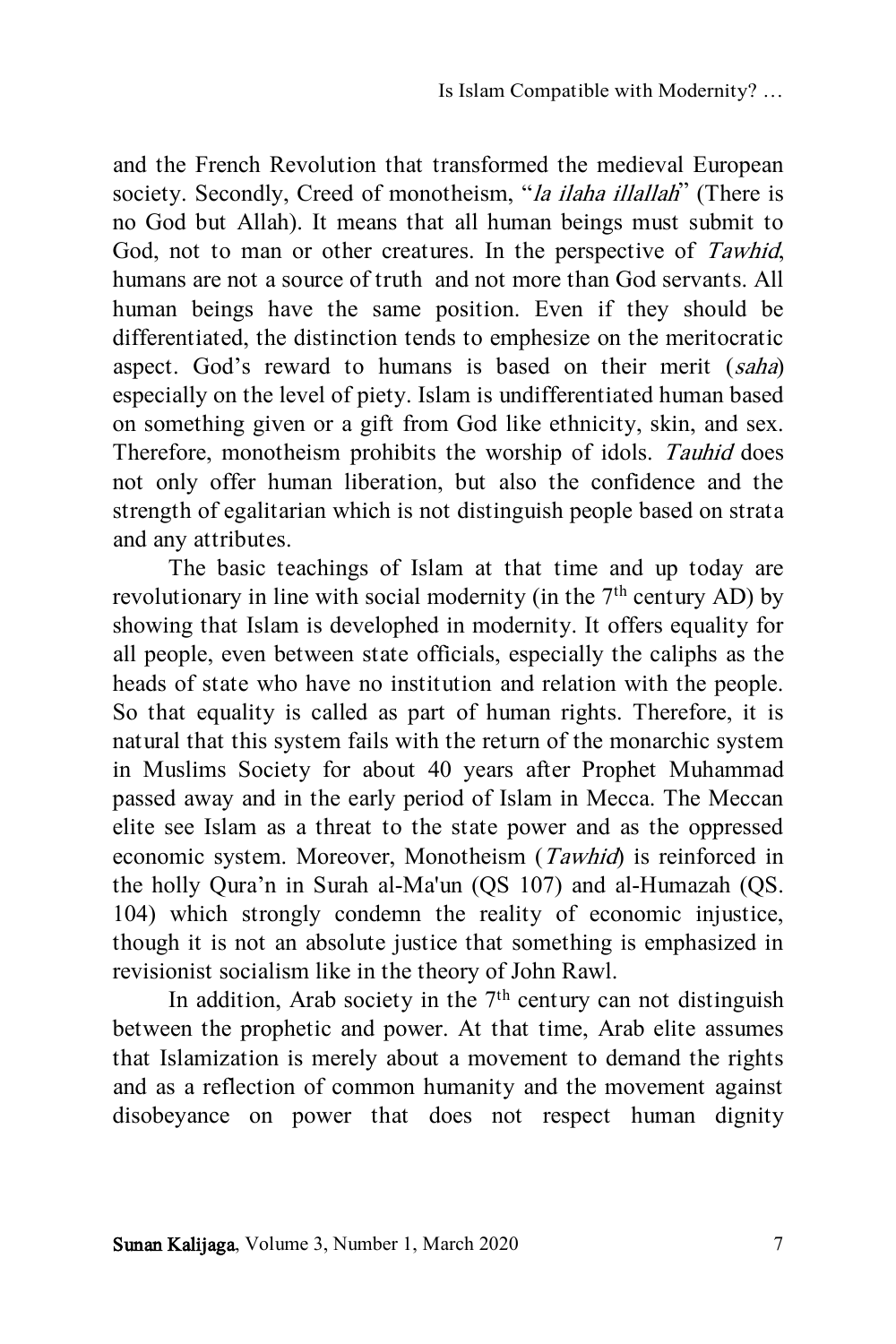(humanism). Therefore, they are not interested in Islam because the vision of "modernity" has created a threat for their social position.<sup>11</sup>

There is the same terminology of modernization in Islam, namely *tajdid* (renewal) or *ishlah* (reform). These two words have the same meaning are to revive the faith of Islam and its practices in the history of the Muslim community. Those actions are taken because they are considered to have left al-Quran and Hadith. However, these two words also mean doing the revitalization on Islam by reasoning independently (doing *ijtihad*) based on Islamic guidelines (al-Quran and Hadith) in order that Islam can respond to the challenges, so that Islam could be in conformity with all the space and time (shalih likulli zaman wa makan). In the second sense, tajdid or ishlah as a movement of thought and activity that focuses on the progress, dynamism, innovation and also stickes to the main principle which is agreed upon in Islam *(ushul)* because the purpose of Islam is *ishlah* (welfare/repair) (see Qs Hud/11: 88 that calls Islam is ishlah (reformation). Renderring that goal, tajdid/ishlah should be made by the culprit with a willingness to reject imitation (the attachment to imprison traditions and not *ushul* [principle]), as something that is rejected in modenities. Tajdid existence and reconciliation are written in al-Quran surah al-A'raf/7: 10 and the hadith of the Prophet says: "God will send to the ummah (Muslim society) at the beginning of each century, a group of people who will renew their faith".

Therefore in Indonesian Islamic History, Islam always brings a figure of reformer (mujaddid). It is mentioned in the language of Adonis, those who are doing things such as a change or creativity (mutahawwil) which has the opposite side of Thabit (the establishment in various fields). Although the concept of Adonis

<sup>11</sup> Nurcholish Madjid, "Demokrasi dan Demokratisasi di Indonesia", in Elza Peldi Taher (Ed.), Demokratisassin Politik, Budaya Dan Ekonomi, Jakarta: Paramadina, 1994, p. 217, Montgomery Watt, Keagungan Islam, translated by Hartono Hadikusumo from The Majesty That Was Islam, Yogyakarta: Tiara Wacana, 1990, p. 4, Fachry Ali, Islam Keprihatinan Universal dan Politik Indonesia, Jakarta: Pustaka Antar Kota, 1984, p. 34, and Sukron Kamil, Islam dan Demokrasi, Telaah Konseptual dan Historis, Jakarta: Gaya Media Pratama, 2012. About John Rawl's theory, see Doyle Paul Johnson, Teori Sosiologi Klasik dan Modern I, translated from Sosiological Theory Clasical Founder and Contemporery Perspectives (1981), Jakarta: Gramedi, 1994, p 154-161 and Ian Adam, Ideologi Politik Mutakhir, Konsep, Ragam, Kritik, dan Masa Depanya, translated from Political Ideology Today, Yogyakarta: Qalam Adam, 2004, p. 68, 190-199.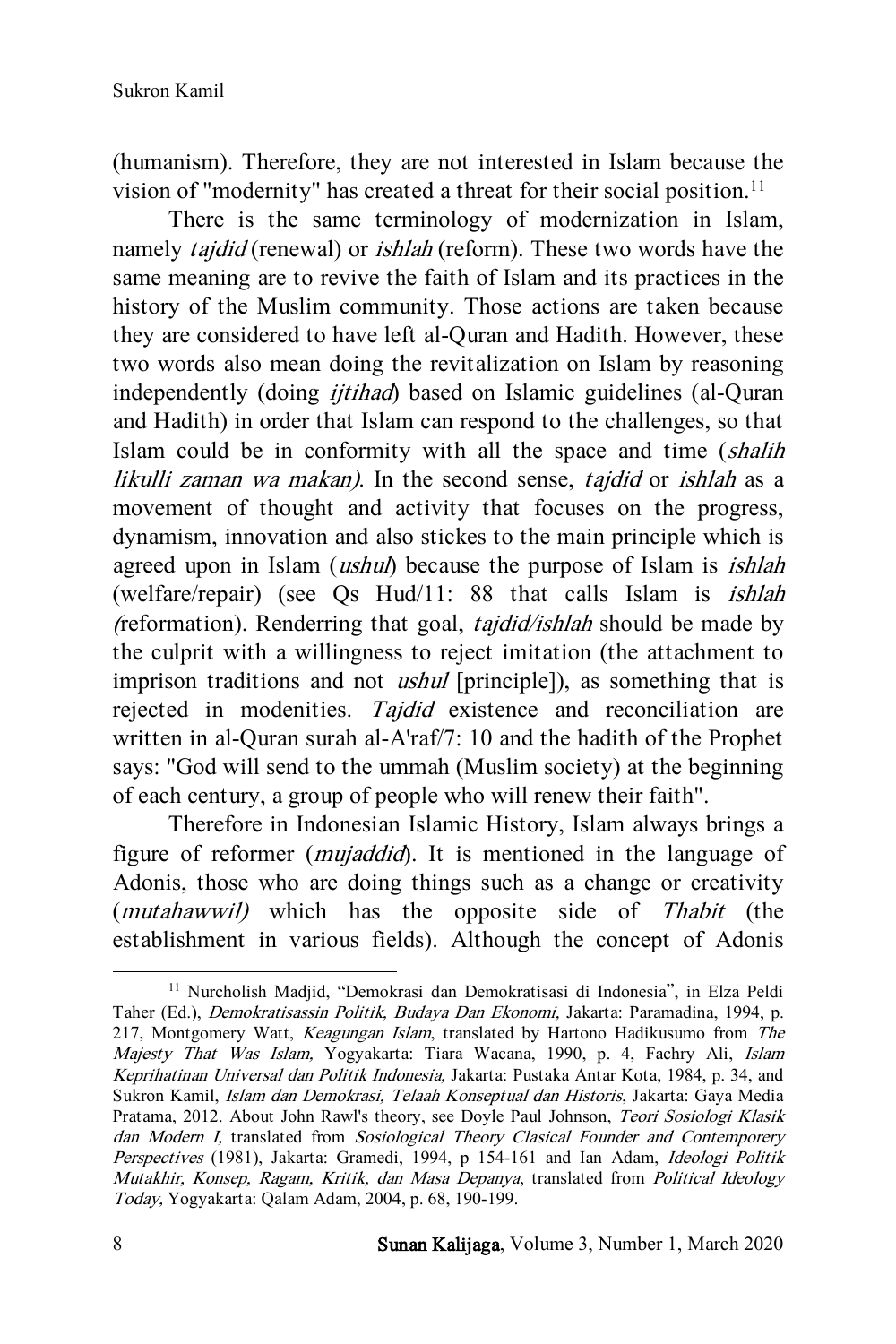relays on the radical *tajdid* which is committed only on innovation. For the example in the classical period and religious field, there is Imam Malik (712-798 AD) who is considered as one of *mujaddid* (Hasan Hanafi calls him as "Islamic left side" because of its istishlah method in establishing a law that has no provision in the Qur'an and Hadith and giving emphasis to human welfare). In the same period about the 13th century is continued by Imam Syathibi or Imam Hanafi (699-767 AD) due to his method of rationality in  $\hat{H}$ dh Islamic Law (*ahl ar-ra'yi* sect); or to a certain extent, there is Imam al-Ghazali (1111); or the most stable figure is Ibn al-Rushd (1127-1198) who are very rational, or within certain limits by Ibn Taymiyya (d. 1328 CE), and the last by Muhmmad Abduh in modern time.<sup>12</sup>

The response of Islam (Muslims) to modernity as modern civilization when it was introduced to the Islamic world, such as in Indonesia, especially in the 18<sup>th</sup> century was not single. There are many responses that arise after.<sup>13</sup> Beginning from the fundamentalist or revivalists response who tend to reject totaly except in the sector of technology. They are political Islam and Jihadist fundamentalism. Those who include in these categories are HTI (Hizbut-Tahrir Indonesia) and NII (Negara Islam Indonesia) as a political Islamic fundamentalism and JI (Jama'at Islamiyya) as a Jihadist Islamic fundamentalism.<sup>14</sup>

Sunan Kalijaga, Volume 3, Number 1, March 2020 9

l

<sup>12</sup> John L. Esposito (Ed.), Dinamika Kebangkitan Islam, Watak, Proses, dan Tantangan, translated from Voices of Resurgent Islam, Jakarta: Rajawali Pers, 1987, pp. 21-42, Adonis, ats-Tsabit wa al-Mutahawwil, Beirut: Dar al-'Audah, 1979, vol 1 -4, Kazuo Shimogaki, Kiri Islam: Telaah Kitis atas Pemikiran Hasan Hanafi, Yogyakarta: LKiS, 1993 pp. 86, 95-96, and Sukron Kamil, Pemikiran Politik Islam Tematik: Agama dan Negara, Demokrasi, Civil Society, Syariah dan HAM, Fundamentalisme, dan Antikorupsi, Jakarta: Kencana Prenada Media Group, 2013, p. 182-188.

<sup>&</sup>lt;sup>13</sup> Clinton Bennett, *Muslims and Modernity: Current Debates (Comparative Islamic* Studies) (London: Continuum), p. 17; Kamil, Pemikiran Politik Islam Tematik: Agama Dan Negara, Demokrasi, Civil Society, Syariah Dan HAM, Fundamentalisme, Dan Antikorupsi, pp. 241–78; Deliar Noer, Gerakan Modern Islam Indonesia 1900-1942 (Jakarta: LP3ES, 1980); Azyumardi Azra, 'Tipologi dan Dimensi Gerakan Neo Revivalis di Indonesia', Media Indonesia (Jakarta, 4 May 1993); Fachry Ali and Bahtiar Effendy, Merambah Jalan Baru Islam: Rekontruksi Pemikiran Islam Indonesia Masa Orde Baru (Bandung: Mizan, 1986).

<sup>&</sup>lt;sup>14</sup> See Sukron Kamil, Islam Dan Politik Di Indonesia Terkini: Islam Dan Negara, Dakwah Dan Politik, HMI, Anti-Korupsi, Demokrasi, NII, MMI, Dan Perda Syari'ah (Pusat Studi Indonesia dan Arab (PSIA) UIN Syarif Hidayatullah Jakarta, 2013) http://103.229.202.68/dspace/handle/123456789/35160.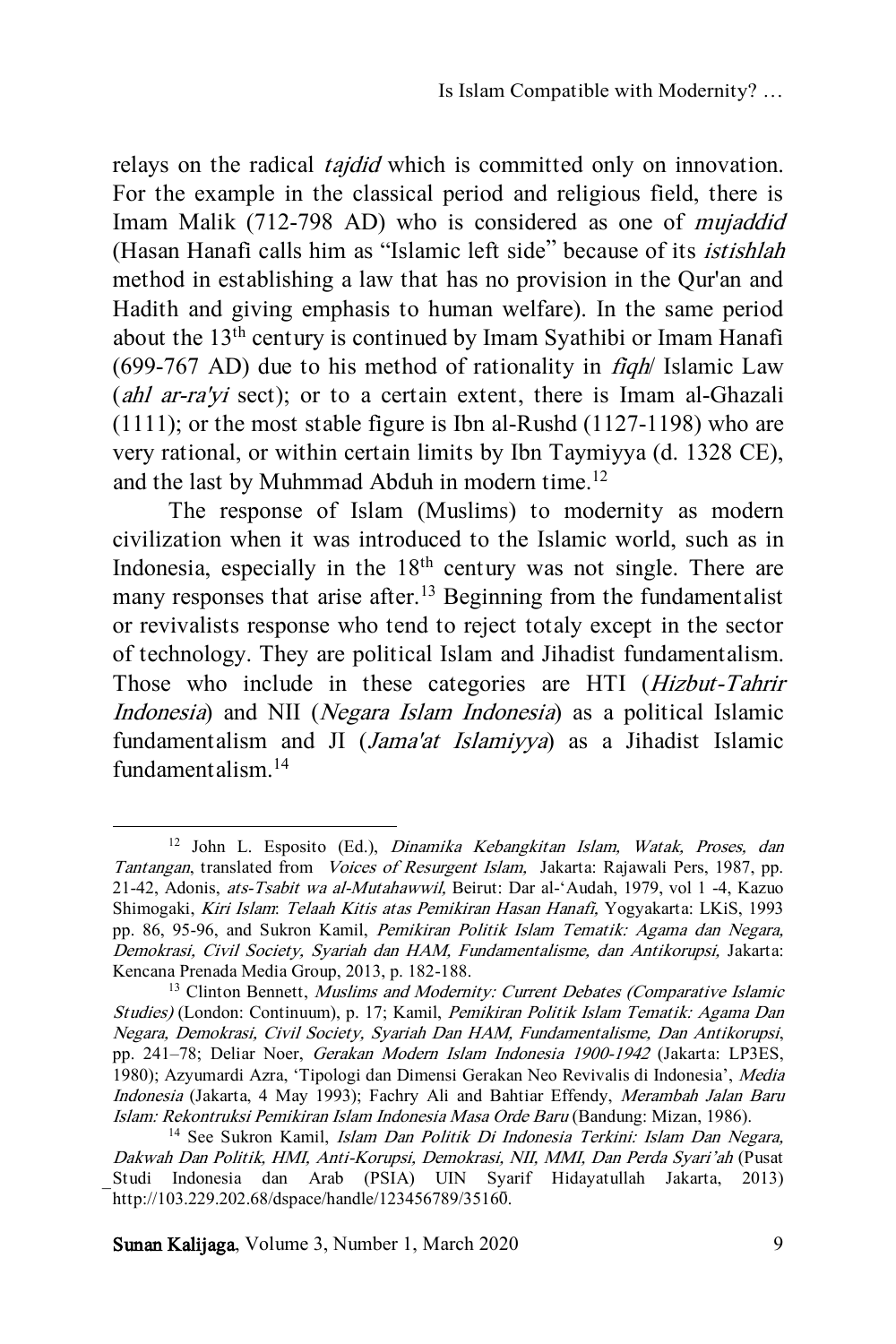Futhermore, Islamic traditionalists reject part of modernity, except in terms of physical (material) which is more widely accepted, for instance telephone, car, and organizational management. In the beginning of NU's period (Nahdlatul Ulama) shows that its religious concept in taking dogmatic, pilgrimage grave, sanctity of the trustees, and the concept of destiny are not free will. Even, in the early to mid-20th century its organization has rejected the modern clothes such as ties and they who wear sarung (sarongs) and then they were known as community of sarungan (Muslim groups who wore sarongs, even in modern formal pubic spaces).<sup>15</sup> However, in general, although categorized as a traditional Muslim wing, in general, NU accepts modernity as a modern civilization, especially in the dimensions/measurements mentioned above and will be explained below.

Almost all modern Islamic organizations receive both material and cultural thought or modernity as modern civilization. Muhammadiyah, the modernist's organization has been well known by its rejection of TBC (*Taqlid* [blind imitation], Bid'ah [something] that did not exist during the time of the Prophet Muhammad], and *Churafat* (superstition).<sup>16</sup> In running its organization, Muhammadiyah also has the modern business like modern schools, universities as the develophed institutions of Islam and a modern science. There is also charitable effort in the form of modern Islamic hospital.<sup>17</sup> Moreover, Masyumi which has been famous with democratic thought and attitude tends to be pro-capitalist and law enforcement. The nationalist of the neutral religion (secular) such as Sukarno and Hatta with their political party accept modernity entirely. In spite of that, Soekarno's acceptance on democracy is not entirely because of his

<sup>&</sup>lt;sup>15</sup> Ensiklopedi Islam, Jilid 3, ed. by Harun Nasution (Jakarta: Ichtiar Baru van Houve, 2003), pp. 352–53; Noer, pp. 241–48.

<sup>&</sup>lt;sup>16</sup> Taqlid is to follow one's opinion without knowing its source or reason. Heresy is an action, especially in ritual worship which is not carried by the Prophet and his adherents. While superstition is a story or opinion that is unreasonable and only existed in the imaginary (Look at A. Hanafie, Usul Fiqh, Jakarta: Wijaya, 1989, 11<sup>th</sup> ed, p.157 and Depdiknas, Kamus Besra Bahasa Indonesia, Jakarta: Balai Pustaka, 2000, pp. 865, 1124).

<sup>&</sup>lt;sup>17</sup> Deliar Noer, Gerakan Modern Islam Indonesia 1990-19942.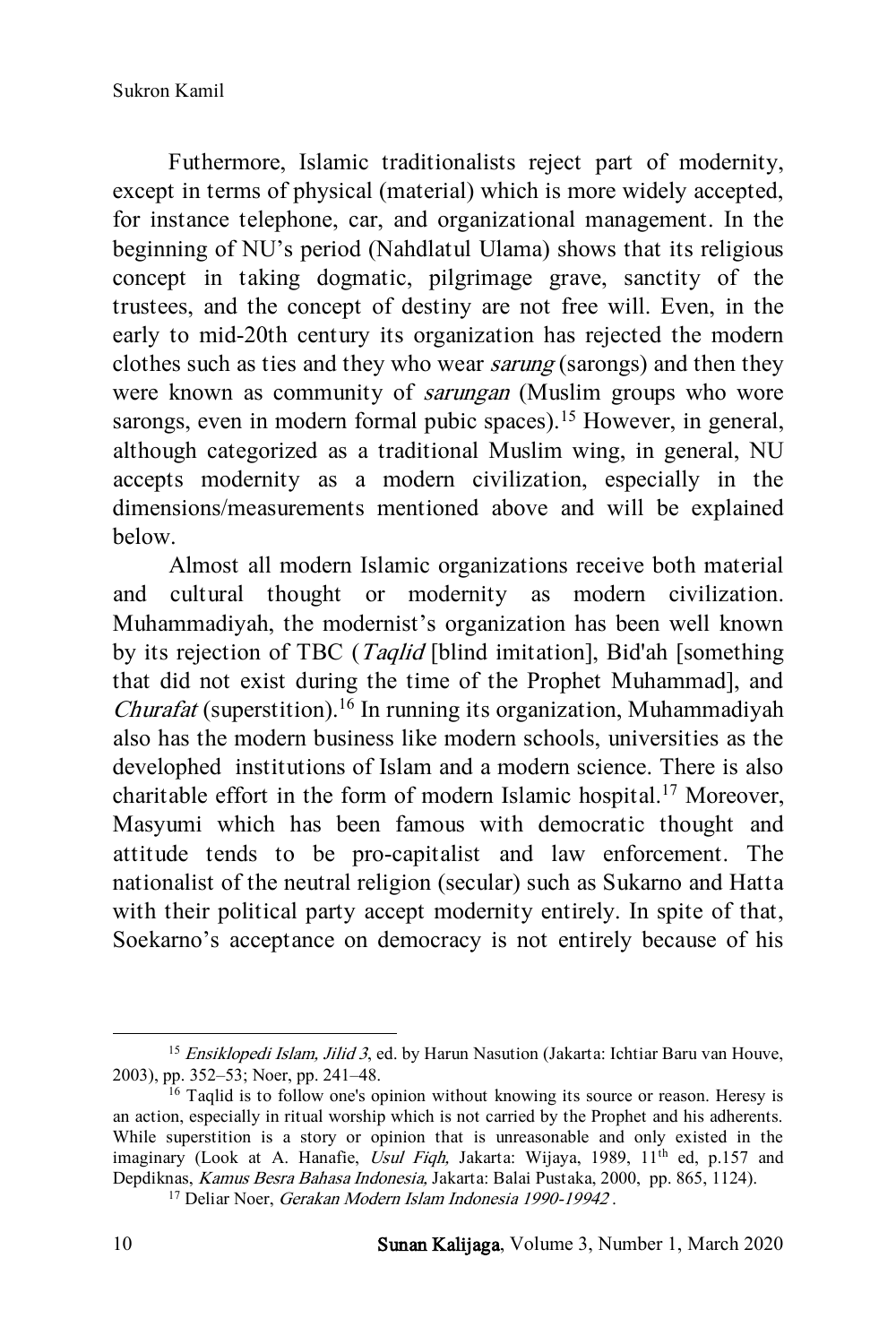strong patrimonialism.<sup>18</sup> According to Clifford Geertz, the same thing is happened in an ethic concept in the relation to the capitalism which is applied by Protestantism and Muslims. In this region, the pioneer of trading business is led by the santri (Muslim obedient), especially from the modernist Islam (Muhammadiyah and Masyumi $1^{19}$ 

Post-traditionalists is arisen from NU organization with its member such as Abdurrahman Wahid. The traditionalist is more receiving modernity than the early traditional generation. Meanwhile, from Islamic modernism (Muhammadiyah and Masyumi) brings up neo-modernists with its member like Nurcholish Madjid. They certainly accept modernity as the early modernist generation have done it, but it has a lot of classical Islamic intellectual works that enrich the insights in accepting or criticizing modernity.<sup>20</sup>

Because of monotheism in Islam is in line with social transformation, in Islam there is the concept of Ishlah/tajdid (improve/renewal [novelty, progress, and innovation]), in general, and the majority of Muslims accept modernity, modernity as modern civilization is compatible with Islam, although there are some people who fight against this modern civilization. The following dimensions of modernity analysis presents that Islam corresponds to modernity as modern civilization:

# 1. Islam and Capitalism as Modern Civilization

Capitalism-- as one of modern civilization --was rejected by the Islamic fundamentalism like HTI (Hizbut-Tahrir Indonesia). This Islamic group considered the capitalism as a forbidden thing for some reasons: (1) a banking system based on interest is forbidden Islam. (2) non-estate market, such as the capital and money markets. (3) The control of natural resources belongs to the state by individuals that

Sunan Kalijaga, Volume 3, Number 1, March 2020 11

 $18$  Tempo (Magazine),  $13<sup>th</sup>$  August 2007 and Hebert Feith and Lance Castles, *Politik* Indonesia 1945-1965, Jakarta: LP3ES, 1988, pp. 72-83.

<sup>&</sup>lt;sup>19</sup> Nurcholish Madjid, *Islam Kemodernan dan Keindonesiaan*, p. 146.

<sup>&</sup>lt;sup>20</sup> Greg Barton, *Gagasan Islam Liberal di Indoensia: Pemikiran Neo-Modernisme* Nurcholish Madjid, Johan Efendi, Ahmad Wahib, dan Abdurrahman Wahid, Translated from The Emergence of Neo-modernism: A Progressive, Liberal, Movement of Islamic Thought in Indonesia: a Textual Study Examining the Writings of Nurcholish Madjid, Djohan Effendi, Ahmad Wahib and Abdurrahman Wahid, 1968-1980, Jakarta: Paramadina, 1999.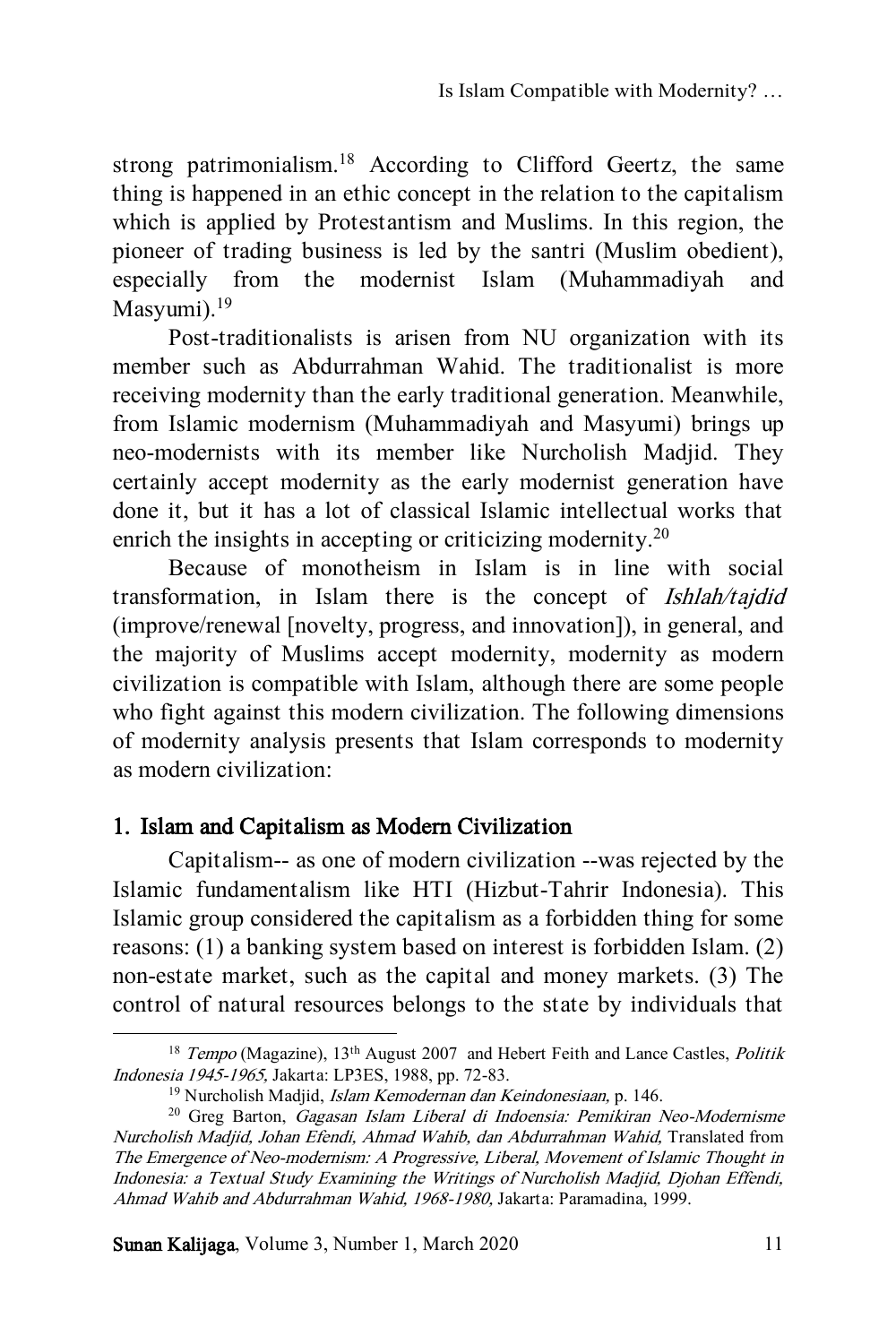benefit the individual, not collective. (3) The use of paper currency paper prices does not correspond to their value.HTI sees that the economic system is different from the Islamic economic system which is based on anti-interest banking, real estate market, control of natural resources by the state for the common good, and the dinar and dirham a material of gold and silver.<sup>21</sup>

Three main ideas of capitalism (individual property rights, competition, and rationality) is generally recognized in Islam. Naturally, capitalism is valid in almost all Muslim countries today. In Islam, there was indeed a hadith reported by Ahmad and Abu Daud who call that a man of association in water, grass, and fire, plus the salt in another narration. However, we can be sure, in Islam; there was no ban at all to have a material property for individuals. In Ushul Fiqh (the fundamentals of Islamic law) formulation ash-Syathibi  $(730-790 \text{ H})$ ,<sup>22</sup> it is clearly stated that Islam was to safeguard the interests or welfare of human beings. Which dharûrî (urgent/not allowed not) of human interests it is an individual right to own property, in addition to the interest of religion (morality), soul, mind, and descendants, as will be explained below. The right of individual property is comparable with the four basic rights of other individuals and society in Islam.

Moreover, an attempt to have the property for the individual as the main idea of capitalism is recommended in Islam, as well as media business. In a business, people are buying and selling, planting, working as an employee with a fixed salary (ujrah), Mudharaba (partnership capital), Musharaka (joint venture), murabaha/Ba'i bitsaman Ajil (sale and purchase with payments later on credit), (agricultural cooperative), gifts (giving due respect the person who was given), muzâra'a grants (ordinary administration), and also inheritance (Qur'an, An-Nisa/4: 11). In fact, the sale and purchase transaction voluntarily in an effort to have the property itself. Islam sees this as a halal thing (QS. Al-Baqarah/2: 275 and An-Nisa/4: 29), even commanded as a duty of a Muslim to make a living for his

<sup>&</sup>lt;sup>21</sup> Bulletin of *al-Islam* Edisi 442/II/2009

<sup>&</sup>lt;sup>22</sup> Abu Ishaq,as-Syathibi, al-Muwâfaqât fî ushûl al-Syarî'ah, Beirut: Dâr al-Hadîts al-Kutub al-'Ilmiyyah, without year., Vol. I, Part 2, pp. 7-8, 28-29.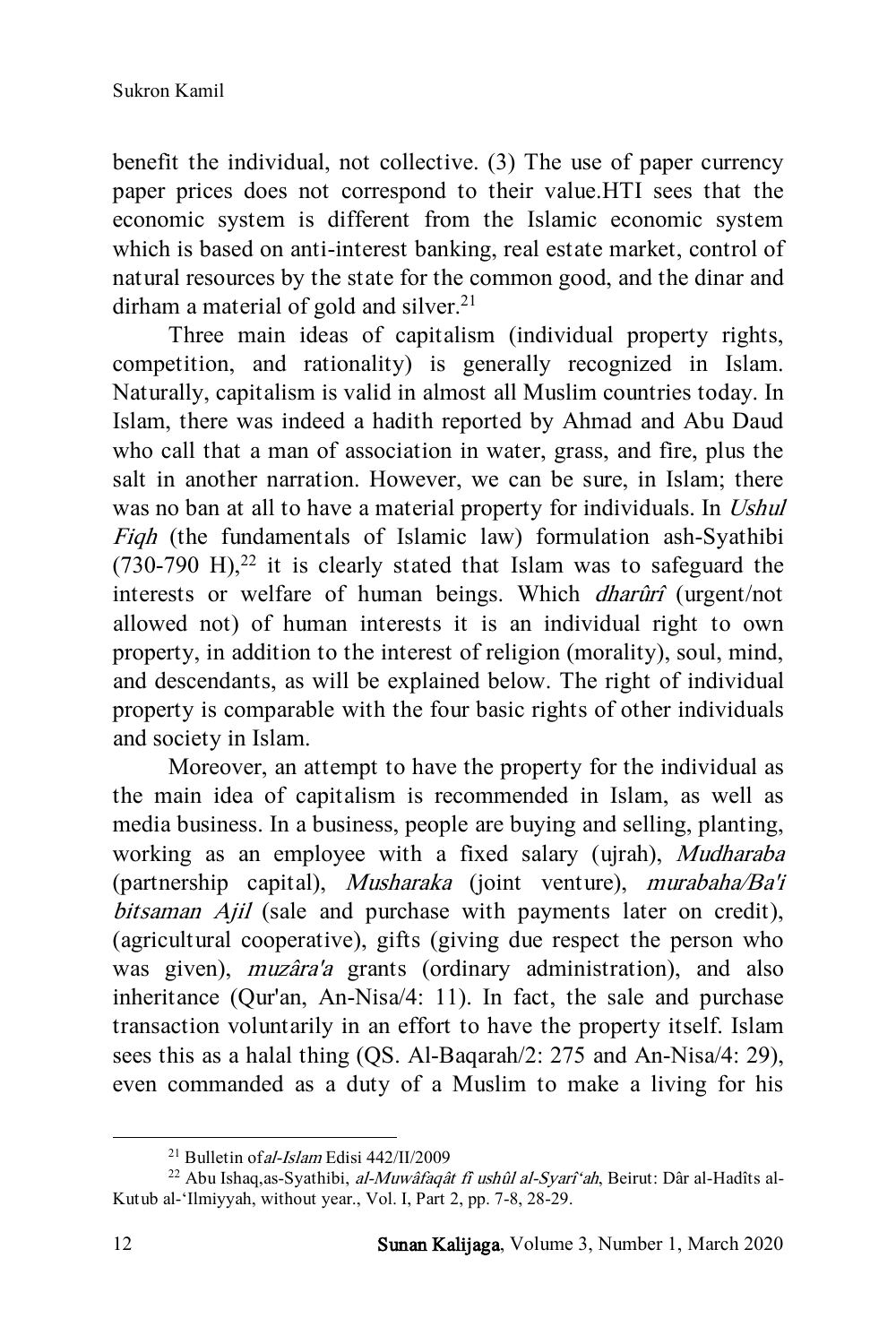family (QS, al-Jumu'ah/62: 10 [see also QS. al-Baqarah/2: 233 and at-Thalaq/65: 4]). In a hadith reported by Ahmad and Thabrani, it also explained that the sale and purchase of the good is the most important work, in addition to works by relying on hand (skill or expertise). $23$ 

Islam is admitted the notion of capitalism, namely, competition and economic rationality (ratio of profits), as far as could be assessed. In the Qoran, in fact, the competition is literally disclosed, although a general nature: "Compete you in goodness" QS. al-Baqarah/2: 148). Considering the wealth in Islam as part of the goodness, the competition in Islam recognized. The mechanism was unclear, the natural market that is not engineered by some people to seek their own advantage as passing ihtikâr (hoarding). Ibn Khladun and Abu Yusuf (731-798) in this issue argue that principally, the state should not intervene in the market. The new state may intervene when the market is not operating normally. For example, when the price increases, the state should increase imports, if the cause is due to the scarcity of imported goods. According to Ibn Khaldun, if the market does not run normally, it should provide subsidies and forcing people hoarding goods to market.<sup>24</sup>

Basically, Islam is also in line with the notion of rationality with profit as a measurement stressed by capitalism. The reason is that the main principle of Islamic economics is mutually beneficial (win-win relations), as QS. Al-Baqarah/2: 279. In Islam, as far as can be seen, the three rations of capitalism: the ratio of instrumental, legal, scientific, also does not conflict with Islam. This is because the technology should be seen as an extension of the human hand in its function as the caliph who is authorized to manage, exploit, and prosper for the benefit of nature (QS. Al-Jatsiyah/45: 13). Ratio of law, in Islam, can be seen from the QS. al-Baqarah/2: 282 which ordered that accounts payable transactions (credit), and of course,

<sup>&</sup>lt;sup>23</sup> Sayyid Sâbiq, Fiqh Al-Sunnah, vol I and III, Kairo: Dâr al-Tsaqafah al-Islâmiyyah, 1365, pp. 88-89.

 $^{24}$  Adiwarman A.Karim, *Ekonomi Mikro Islami*, Jakarta: The International Institute of Islamic Thought Indonesia, 2003, p. 229-242 danAdiwarman A. Karim, Sejaran Pemikiran Ekonomi Islami, Jakarta: The International Institute of Islamic Thought Indonesia Karim,2002, p. 10-11.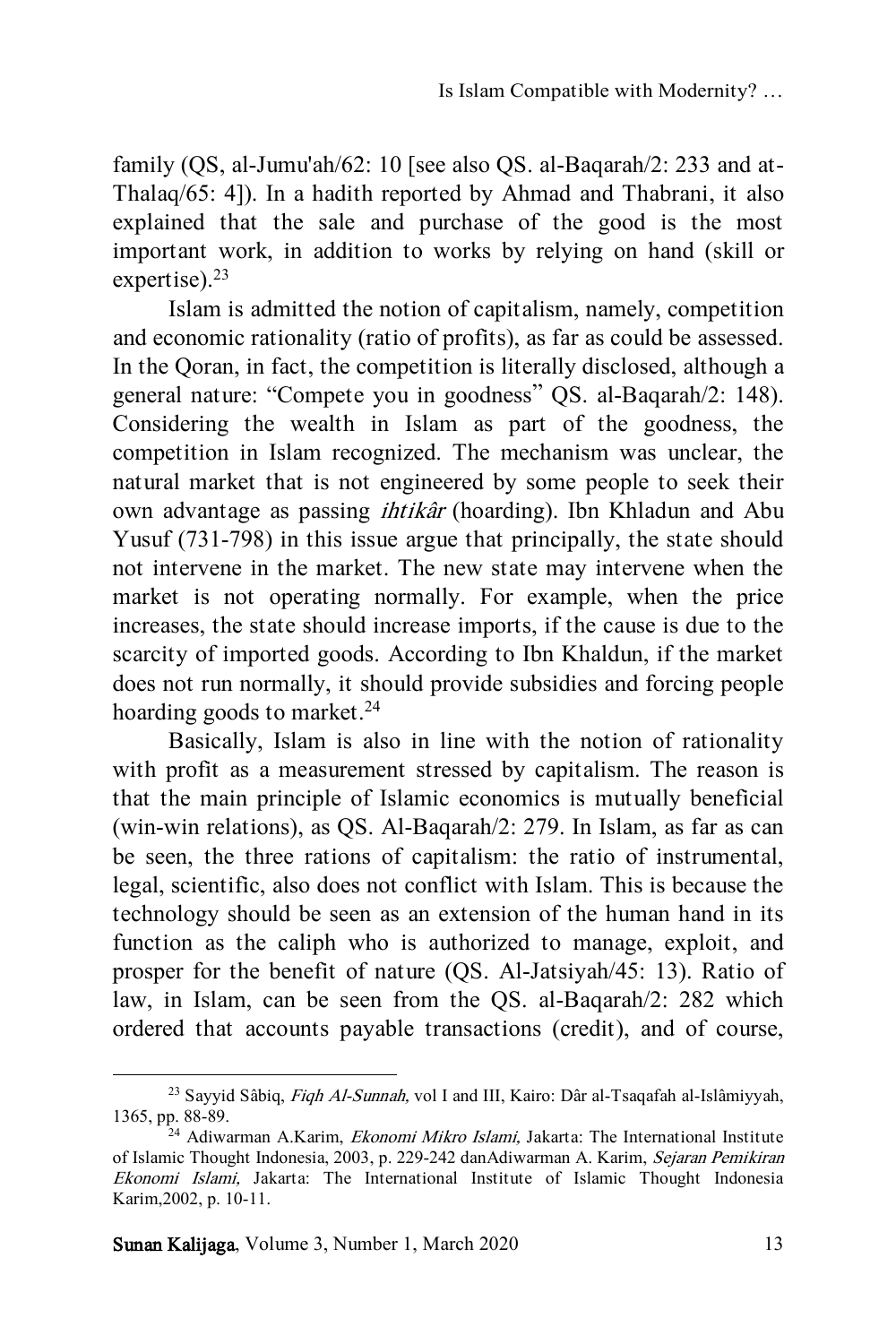other economic transactions, made in writing as proof that do not give rise to doubts and disputes. As for the scientific ratio, can be seen from the Islamic recognition of the importance of man in life by referring, in addition to the revelation, also on the knowledge that is based on the results of empirical research (QS. Yunus/10: 101 and QS. Al-Ghasyiyah/88: 17-20) and rational (Qur'an, Ali Imran/3: 189- 190).<sup>25</sup>

Islam and capitalism are absolutely different in the reality; in the ownership and in join venture. To do economic rationality, Islam is not only concern to the profit but also to the ethic (attitude) as greed and ethic code. In the capitalism profit is everything, greed and free competition between the "small" and the "big" is irrational. Moreover, capitalism in which investment and ownership of the means of production, distribution, and exchange of wealth is made and maintained chiefly by private individuals or corporations, especially as contrasted to cooperatively or state-owned means of wealth oriented. Unprejudiced and apathetism is be this side. Islam strongly suggests to the empowerment of the poor through philanthropy and charity.<sup>26</sup>

That is the reason why, in modern history, Islam and capitalism in other side is in one step. It is shown by Bowcock, in his researches about Syi'ah Ismaliliyyah in Tanzania. According to him, Syiah has succeeded in economic and its related to Agha Kahan III, Sir Sultan Muhammad Syah, 1877-1960 who believed that Allah has sent them as their leader. He against early marriage of them and pushed to the Ismailiyyah self-sufficient in the education, healthy, and also push them to bring a lot of wealthy as a gift to him for investment and economic sector of Isma'iliyyah. They are pioneer movement as though protestant in Europe. They were survived with hardworking, unconsumtive, simple, and honest. Consistently, they were

<sup>&</sup>lt;sup>25</sup> Look Sukron Kamil, Sains dalam Islam Konseptual dan Aktual, Jakarta: PBB UIN Jakarta and KAS Kamil, 2004, p. 22-32.

<sup>26</sup> Marvin Perry, Peradaban Barat: Dari Zaman Prancis Hingga Zaman Global, translation from Western Civilization, A Brief History, Bantul: Kreasi Wacana, 2013, pp. 63-65.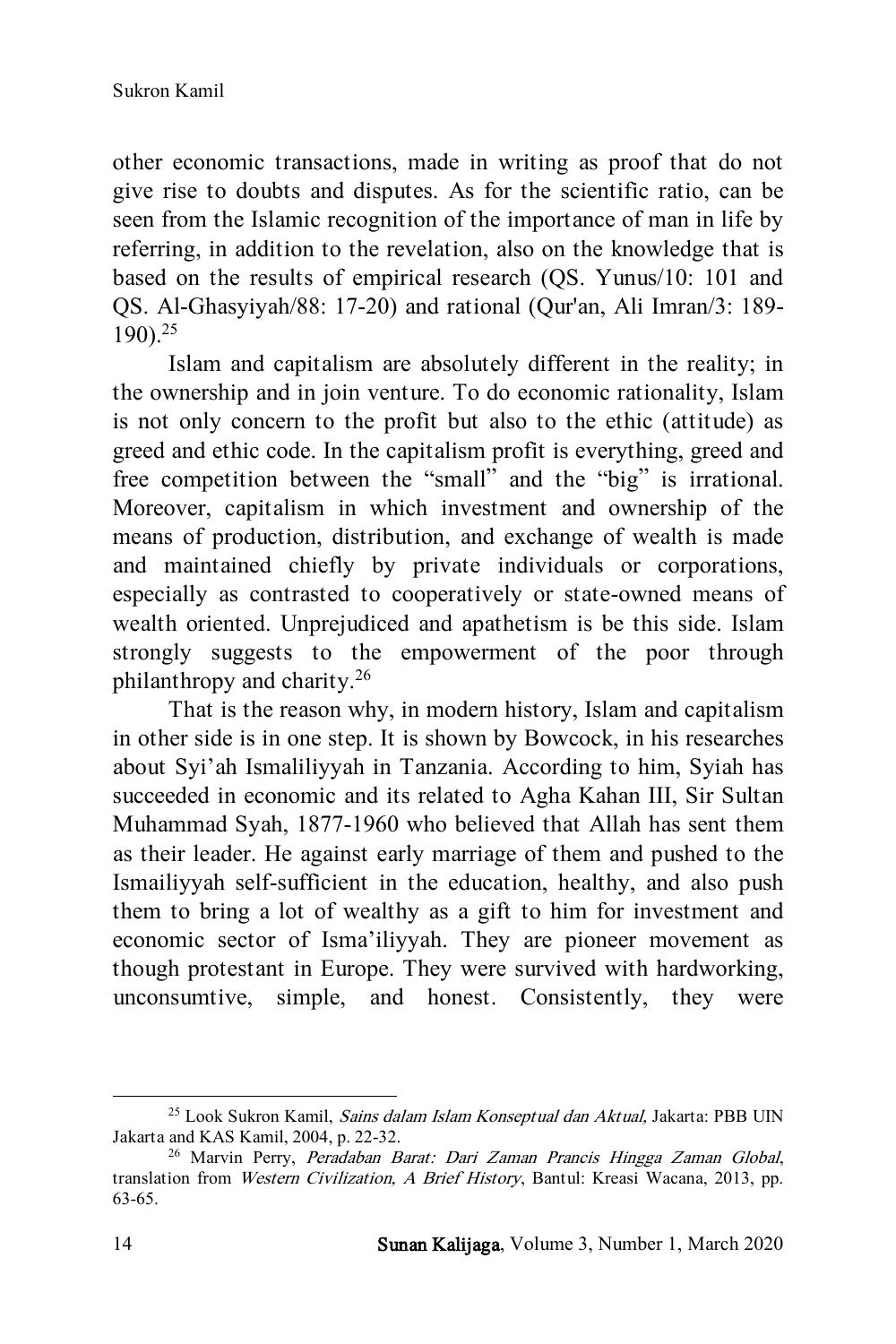reinvestment for better value and profit. Those activities are appropriate with Islam (eat and take what we need). $27$ 

In Sunni's view, base on his research on modern Muslim (Muhammadiyah and Masyumi) in Pare - East Java, besides Chinese, Clifford Geertz found a same thing an ethic concept related to the capitalism applied by Cristian and Sunni. In this region, especially the concept is applied among *Santri* (a good Muslim).<sup>28</sup> Clifford compared between a Santris in Java and Protestantism in the west, found a concept of capitalism – in the special side – applied by group of trader, craftsmen, and farmers among them. Two figures of organization calledSarekat Dagang Islam (Islamic Commercial Union) changed its name to Sarekat Islam (Islamic Union, or SI), Haji Samanhudi - merchants in the Batik industry – in 1940 who have had 200 employees in five big cities of Indonesia, and H. Tirto Adhi Suryo who also a success merchants in the Batik industry, both of them have a strong responsibility to protect commercial organization interests from Chinese commercial activist. In the1930s, all of micro commercial and economic activities are hegemonized by Muslim in Java. Further, Thesis of Geert was deeper discussed by Lance Castles in Religion, Politics and Economic Behavior in Java: The Kudus Cigarette Industries (1967). He found this hegemonized by entrepreneur Santri engaged in the field of small and medium cigarette business in Kudus, even though could not growing to be bigger entrepreneur, because among other of structural obstacles.<sup>29</sup>

In capitalism concept, Islam is empirically tracking to the science and technology as its product. Refer to Qur'an, surah al-Alag, verses 1-5 tells that there are 3 kinds of knowledge recognized: (1) empirical science (tajribi). These are facts about the features of something, residing within the objects themselves and can be discovered by exploring objects and noticing their qualities using sense; (2) rastionalist (*burhani*). This is the creation of relationships

<sup>27</sup> Nurcholish Madjid, Islam Kemodernan dan Keindonesiaan, Bandung: Mizan, 1987, pp. 145-146

<sup>28</sup> Nurcholish Madjid, Islam Kemodernan dan Keindonesiaan, p. 146.

<sup>29</sup> M. Dawam Rahardjo, Perspektif Deklarasi Mekah: Menuju Ekonomi Islam, Bandung: Mizan, 1991, p. 110 and M. Dawam Rahardjo, Islam dan Transformasi Sosial Ekonomi, Jakarta: Lembaga Studi Agama dan Filsafat, 1999, pp. 177, 182-183, 189.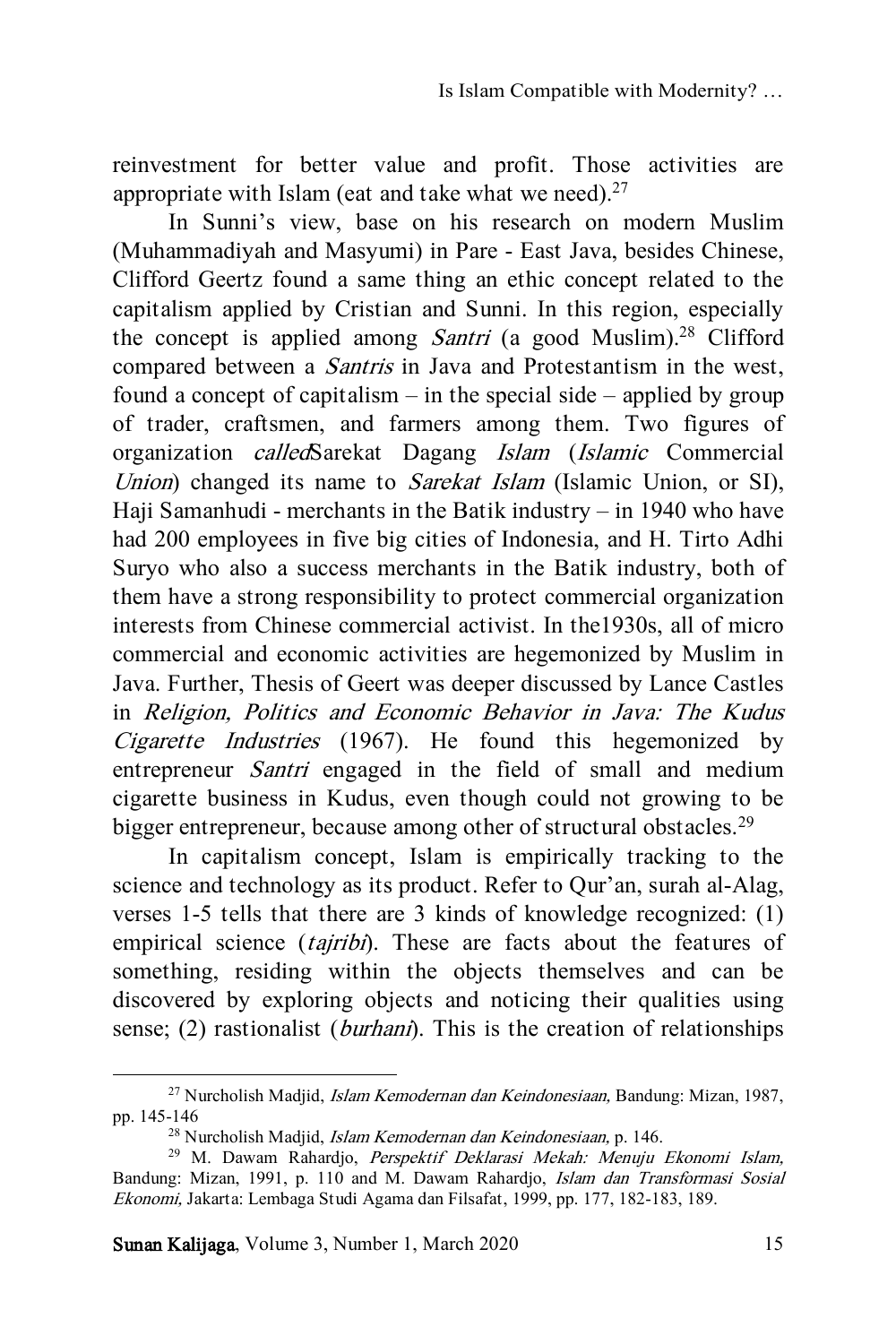inductively and deductively. Constructed by each individual, inside his or her own head; (3) Illuminatif ('irfani/ladunni). Its like a revelation and information that to come to mind (*ma'rifah*). This is hard to understand the whole things. When the Spirit of truth, is come, He will guide you into all truth. It cannot be reached by common people; only special a man can reach it. This kind were not recognized in their first of modern century in the east, but several has recognized currently. The Two of the three are commonly called as kasbi. The Consistency of these three points is a must in Islam. The third point for instance, is completing each other, eventhoug it is still debatable as part of science, as mention in the holly quran Al-Baqarah (verse 2).

# 2. Islam, Science, and Technology as Modern Civilization

Islam is empirically tracking to the science and technology as one of modern civilization. Refer to Qur'an, surah al-Alag, verses 1-5 tells that there are 3 kinds of knowledge recognized: (1) empirical science *(tajribi)*. These are facts about the features of something, residing within the objects themselves and can be discovered by exploring objects and noticing their qualities using sense; (2) rastionalist (*burhani*). This is the creation of relationships inductively and deductively. Constructed by each individual, inside his or her own head; (3) Illuminative (*'irfani/ladunni*). Its like a revelation and information that to come to mind *(ma'rifah)*. This is incapable of being thoroughly understood. When the Spirit of truth, is come, He will guide you into all truth. It cannot be reached by common people; only special a man can reach it. This kind were not recognized in the first of modern century in the east, but several of postmodernist scientist has recognized currently. Two of three commonly called by kasbi. Consistency three of them in Islam are must be, because three of them are completing each other. Eventhoug the last is debatable as part of science, as mention in the holly quran Al-Baqarah (verse 2).

That's why, generally, epistemology of empericism is tracing in Islam. The argumentation is found in Quran, such as Quran Surah al-Ghasyiyah, verse 17-20. In this surah, God ask people to use their nazhar (sense) to the universe, such as, camel, sky, earth, and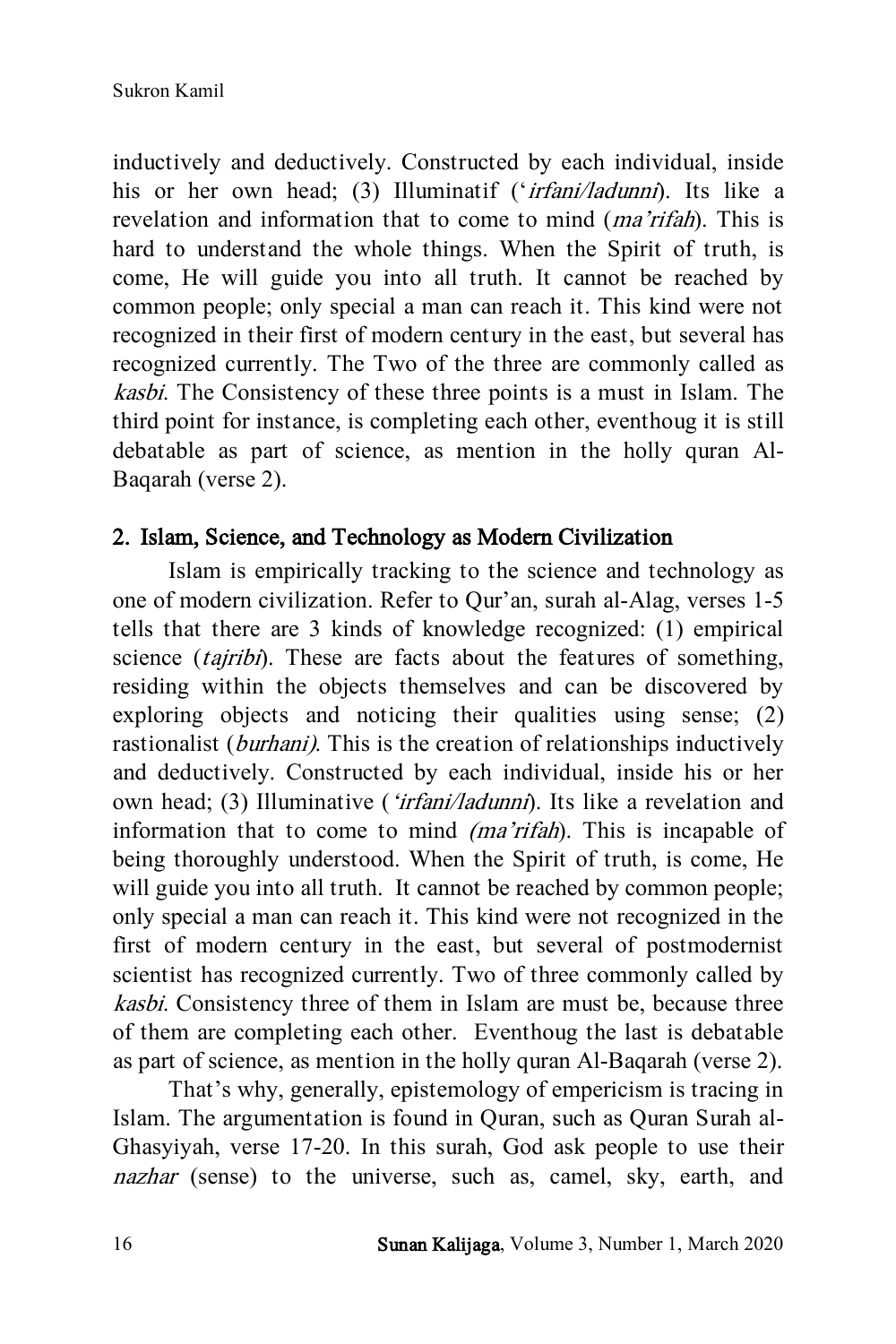mountain. Historically, many classic scientists empiric of Muslim on their invention have recognized Islam to empirical science. For example, Jabir bin Hayyan as a chemist, ar-Razi a philosopher, chemist, and medical science, and Ibu Sina as a philosopher and medical science. <sup>30</sup>

The invention of modern scientists like Ibn al-Haitam - optics and describer of vision theory – He said that light does not the nature of vision. According to this scholar retina is the center of originates from the eye but on opposite enters the eye, and in that manner corrects the wrong opinion of the Greeks about vision and the impressions that it receives are transferred to the brain by the optical nerve, in order that brain afterwards create visual image in the symmetrical relationship for both retinas.<sup>31</sup> He also invent to the gravitation theory, and inertia or humidity theory of object. Further, those theories had reached to the technology application that easier human activity in their live and related to the  $art.^{32}$  In other word, science is used to manage natural resources in order to human prosperity.<sup>33</sup> Jabbir bin Hayyan, the first essential in chemistry is that thou shouldest perform practical work and conduct experiments, for he who performs not practical work nor makes experiments will never attain to the least degree of mastery. He weighs objects 6,480 times smaller than *rathl* (about 1 kg). The other is Ja'far al-Shadiq who made a inflammable paper and readable ink in the dark. And also made an additive which, when applied to an iron surface, inhibited rust and when *applied* to a textile, would make it water repellent. He also made a steelmaking and human protection from toxic elements, plant, animal, and mineral that currently to be a phenomenal invention. He is credited with the invention of many types of now-

Sunan Kalijaga, Volume 3, Number 1, March 2020 17

<sup>&</sup>lt;sup>30</sup> W. Montgomery Watt, *Islam dan Peradaban Dunia*, Pengaruh Islam atas Eropa Abad Pertengahan, Terjemahan oleh Hendro Prasetiyo dari The Influence of Islam in Medievel Europe, Gramedia, 1995, p. 50, Achmad Baiquni, Alqur'an dan Ilmu Pengetahuan, Yogyakarta: Dana Bhakti Primayasa, 1997, p. 64-66, Hasyimsah Nasution, Filsafat Islam, Jakarta: GMP, 2001, 2nd ed,p. 128, Abdul Razak Naufal, Tokoh-Tokoh Cendikiawan Muslim, Sebagai Perintisa Ilmu Pengetahuan Modern, Jakarta: Kalam Mulia, 1999, pp. 97-106.

<sup>&</sup>lt;sup>31</sup> Achmad Baiquni, Alqur'an dan Ilmu Pengetahuan, p. 128, Abdul Razak Naufal, Tokoh-Tokoh Cendikiawan Muslim, p. 97-106.

<sup>32</sup> WJS. Poerwadarminta, Kamus Umum Bahasa Indonesia, Jakarta: Balai Pustaka, 1989, p. 1035.

<sup>33</sup> Depdikbud, Kamus Besar Bahasa Indonesia, Jakarta: Balai Pustaka, 2002.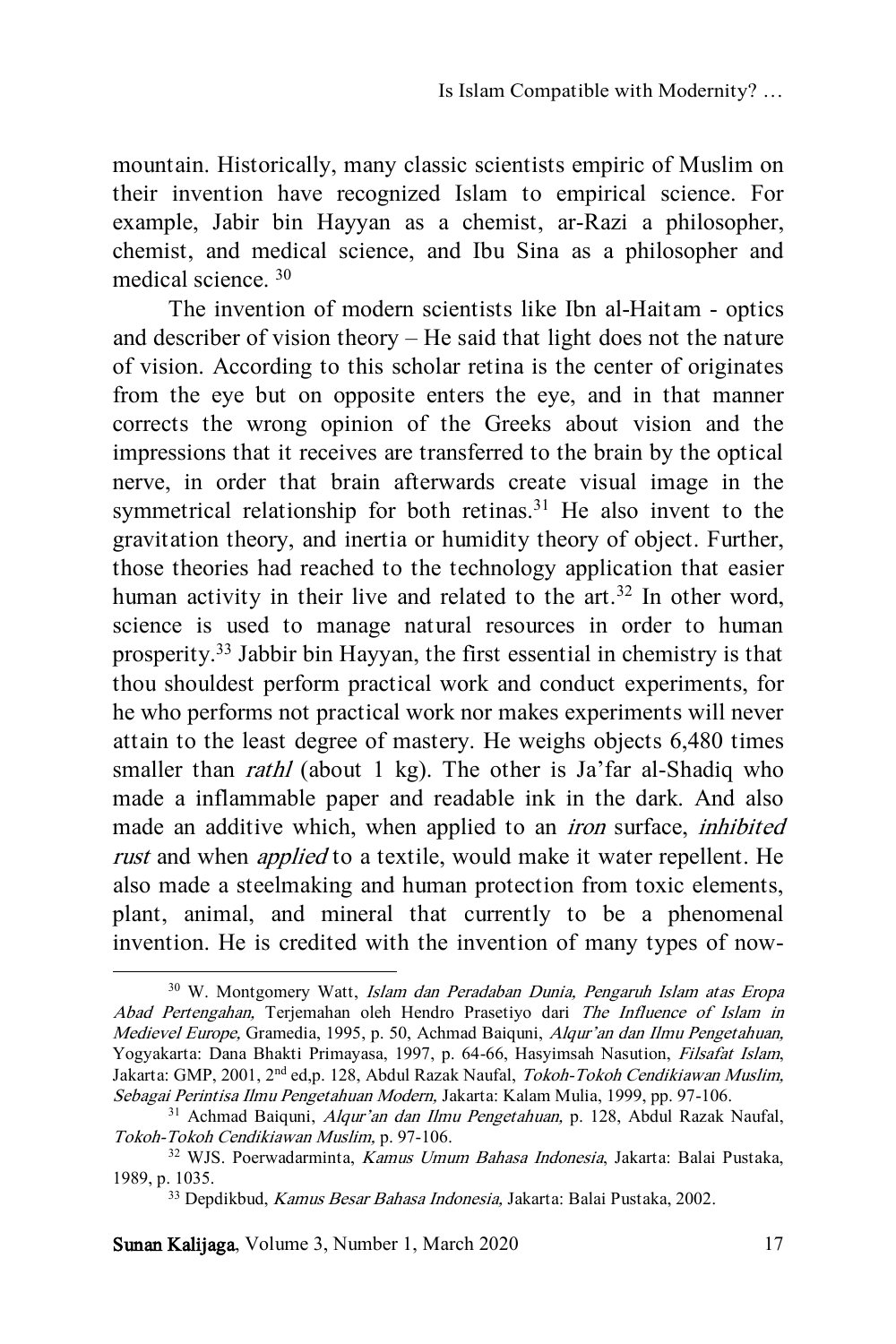basic chemical laboratory equipment, and with the discovery and description of many now-commonplace chemical substances and processes - such as the hydrochloric and nitric acids, distillation, and crystallization that have become the foundation of today's chemistry and chemical engineering and suggested to chemist laboratory located a far from the people. This also said by Umar Khayyam (w 526 H/1132 M) and Ibn al-Haitam (w. 1040).<sup>34</sup>

The empirical science growing in the West today is a tradition coming form Muslim scientists. Briffault and George in CA. Qadir recognize this. They say "An Egyptian only made systematically and generalized theories but the analyze and observation systematically to prove the theories is belong to Muslim …. a science that accessed by the experiment appeared after Arabian scientist (Muslim) did and introduced it to the European. A modern science is big contribution of Muslim scientist (Islam).<sup>35</sup>

Yet, there is also *fiqh* (Islamic Law) that compatible with modern law and also a literature in Islam that empirical base and realistic recognized by Qur'an mentioned on surah Yusuf containing a short biography about Prophet Yusuf that close to a realistic short story. Moreover,according to Ibu Rusyd (1127-1198) and Najmuddin at-Thufi (657-716 H), when literally the text of the Qur'an and Hadith (two main references of Islam) could not be compromised, rational and empirical findings such aspublic serviceis the solution. The way to compromise it is according Ibn Rusyd is through

 $\overline{a}$ <sup>34</sup> Look Ismail R. Al-Faruqi and Lois Lamya al-Faruqi, Atlas Budaya Islam, Menjelajahi Peradaban Gemilang, translated by Ilyas hasan dari The Cultural Atlas of Islam, Bandung; Mizan, 1998, pp. 361-365 Abdul Razak Naufal, Tokoh-Tokoh Cendikiawan Muslim, pp. 54-66, 74, 97-106, Sabhir Ahmad, et.al.,Islam dan Ilmu Pengetahuan, translation of Islam and Science Bangil: al-'Izzah, 1999, p. 43, W. Montgomery Watt, Islam dan Peradaban Dunia, Pengaruh Islam atas Eropa Abad Pertengahan, translated by Hendro Prasetiyo from The Influence of Islam in Medievel Europe, Gramedia, 1995, p. 47-50, Sayyed Hussein Nasr, Sains dan Peradaban dalam Islam, translated by J. Mahyudin from Science and Civilization in Islam, Bandung: Pustaka, 1986, 138-148, 27, 35, RA Gunadi and M Soelhi, Khazanah Orang Besar Islam, Dari Penakluk Jerussalem hingga Angka Nol, Jakarta: Penerbit Republika, 2002, pp. 39-42, 49-51, W. Montgomery Watt, Islam dan Peradaban Dunia, Achmad Baiquni, Alqur'an dan Ilmu Pengetahuan, pp. 64-66, Hasyimsah Nasution, Filsafat Islam, p. 128, dan Muhammad Iqbal, Seri Tokoh Islam Terhebat sepanjang Sejarah, Jakarta: Ciptamedia Binanusa, without year., pp. 104-105.

<sup>35</sup> CA. Qadir, (Ed.), Ilmu Pengetahuan dan Metodenya, Jakarta; Yayasan Obor, 1995, p. 2. See also Shabir Ahmad et.al, Islam dan Ilmu Pengetahuan, p. 42.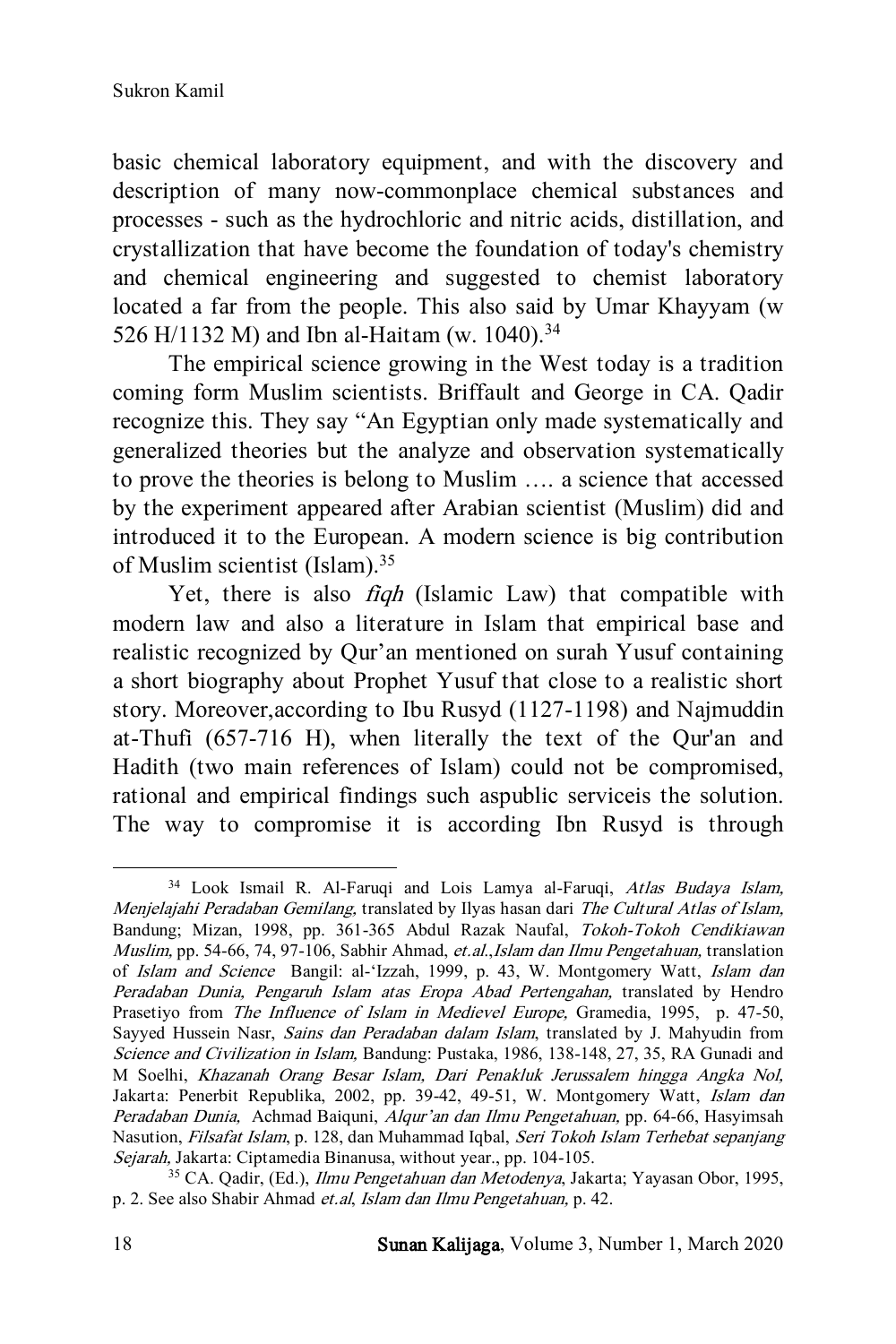ta'wil/hermeneutic (understanding of revelation text from the stated to the inferred trough the signs containing in the stated text).<sup>36</sup>

In the theory of criticism of *matan* (text) hadith, it is also explained that one of the approaches that can be used to measure the validity of a text of hadith, whether the words, deeds, and acknowledgments of the Prophet Muhammad, is a rational and empirical approach, although based on *rawi* (narrators) the hadith is valid. If any ahad hadith of the Prophet Muhammad (narrated under ten narrators) contradicts the rational and empirical findings, then its validity is in doubt, even to be rejected for practice.<sup>37</sup>

In Islam, empirical science forbidden to be sacred and revelation is highest position among them. at least, three of it must be using balances so those not be dichotomy (classification split in two). Scientism (the scientific method and approach, and the view that empirical science constitutes the most "authoritative" worldview the exclusion of other viewpoints) or Triumphalism which should triumph over all others is rejected in Islam. Empirical science has many many lacks of it. Such as: as a product of sense, it could be tricked or limited to the surface/partial; only a material of sense; and often not coming from a reality.<sup>38</sup>Science basically is a fact and finding of scientist research. Science made by scientist culture.

l

<sup>&</sup>lt;sup>36</sup> Abu Ishaq Al-Syatibi, al-Muwâfaqât fî ushûl al-Syarî'ah, (Beirut: Dâr al-Hadîts al-Kutub al-'Ilmiyyah), vol. I, chapter 2, pp. 7-8, 28-29, Ahmad Munif Suratmaputra, Filsafat Hukum Islam al-Ghazali, Masalahah Mursalah dan Relevansinya dengan Pembaharuian Hukum Islam, (Jakarta: Pustaka Firdaus), pp. 83-93, Ahmad Muhammad as-Sa'ad dan Muhammad Ali al-'Umri, al-Ittijâhât al-Mu'âshirah fi Tathwîr al-Istitsmâr al-Waqfi, (Kuwait: al-Amanah al'Amah li al-Auqaf, 2000), p. 30, dan Abu al-Walid Ibn Rusyd, Fashl al-Maqâl fimâ Baina al- Hikmah wa as-Syarî'ah min al-Ittishâl, (Kairo: Dar al-Ma'arif, 1999), p. 31-32, and Muhyammad Khalid Mas'ud, Filsafat Hukum Islam, Studi tentang Hidup dan Pemikiran Abu Ishaq asy-Syathibi, translated from Islamic Legal Phlisophy; a Study of Abu Ishaq al-Syathibi, Bandung: Pustaka, 1996, p. 191, 195.

<sup>&</sup>lt;sup>37</sup> See Muhammad Musthafa Azami, Memahami Ilmu Hadis: Telaah Metodologi dan Literatur Hadis. Cetakan II. Translated from Stadies in Hadith Metodologi andLiterature. Jakarta: Penerbit Lentera, 1995, p. 83, Misfar Azmullah al-Damini, Maqayis Naqd Mutun al-Sunnah, 1984, p. 196, 226, 223, 227, and Ali Mustafa Yaqub, Imam Bukhari dan Metodologi Kritik dalam Ilmu Hadis, Jakarta: Pustaka Firdaus, 1996.

<sup>38</sup> Stanley M. Honner and Thomas C. Hunt, "Metode dalam Mencari Pengetahuan: Rasionalisme, Empirisme, dan Metode Keilmuan", inSuriasumantri [Ed.], Ilmu dalam Perspektif: Sebuah Kumpulan Karangan tentang Hikat Ilmu, Jakarta: Yayasan Obor, 2006, pp. 3-4, 104, andAhmad Suhelmi, Pemikiran Politik Barat, Jakarta: Darul Falah 1999, p. 277-281.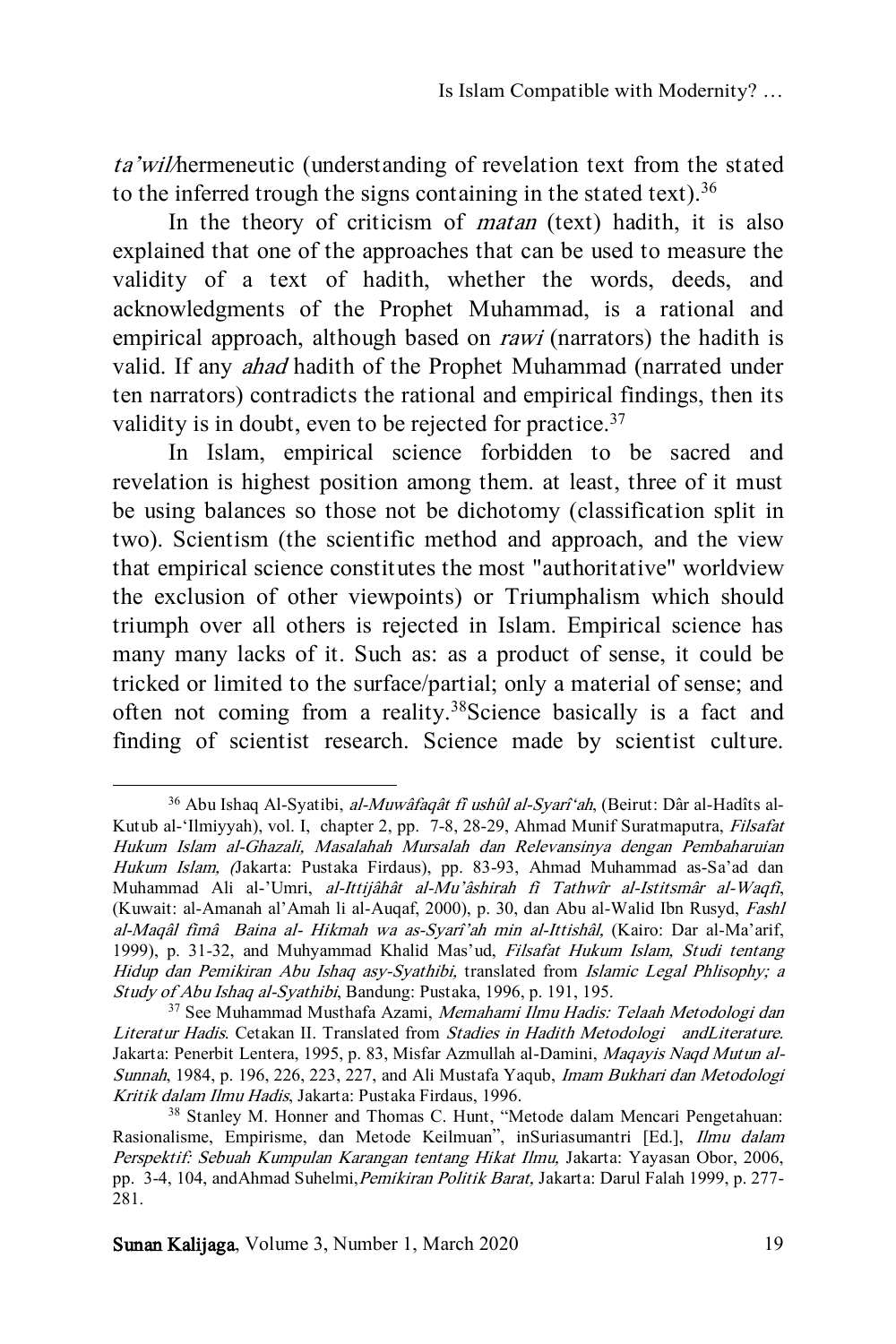Sphykman says that science not only about object of analyze but also to the scientist and his philosophy of life.<sup>39</sup> A natural modern science mostly focuses to distance and the creation of the world in which according scientist made by it. Others, Karl Marx looks like hostilitytoReligion. Freud argued to religion as a neurosis disorder (refers to a mental disorder involving distress where not outside socially acceptable norms) and typically self-conscious and shy. Further, economical science allowing a greed through capitalism and the essential boundary theories.<sup>40</sup>

It is like empiricism, rationalism as a root of humanities also tracking to the Islam and recognized on Qur'an surah Al-Imran, verse 189-190, and in Islam there is also a theology of mu'tazilah (rational) that believes to *free will* and peripatetic who taught philosophy while walking the truth only to the rationality. As prophet Muhammad said in his hadith: "no religion, for those who are irrational". And its look like empirical, rationalism forbid to be sacred because it has deficiency as Stanley M. Honner and Thomas C. Hunt said that the deficiency of rationalism is to rise or fly into the air; idea of rationalism sometimes could not be applied caused accelerating change of human knowledge; and its absolutely defend on a general statement (the major premise) and a specific statement (the minor premise) to find a conclusion. Measuring of rationalism has no agreement among the scientists.<sup>41</sup>

#### 3. Islam, Humanism, and Secular State as Modern Civilization

As it is found in capitalism and science, Islam is also tracking to the humanism (human right) as one of modern civilization; as the mission (risalah) of Islam is given for humanity and the universe. Islam is not only respect the humanity (anthropocentrism) but also the world (qur'an 21:107) or ecocentrism. Islam is down to earth to

<sup>&</sup>lt;sup>39</sup> L. Wilardjo, "Ilmu dan Humaniora", inSuriasumantri [Ed.], *Ilmu dalam Perspektif*, p. 245.

<sup>40</sup> Armahedi Mahzar, "Menuju Islamisasi Paradigma Sains Modern", in introduction of Mulyadhi Kartanegara, Menyibak Tirai Kejahilan, Pengantar Epistiomologi Islam, Bandung: Mizan, 2003, pp. xvii-xviii and Daniel L. Pals, Seven Theories of Religion, New York: Oxford University Presss, 1996.

<sup>41</sup> Honer and Hunt in Suriasumantri (Ed.), 2006, pp. 101-102.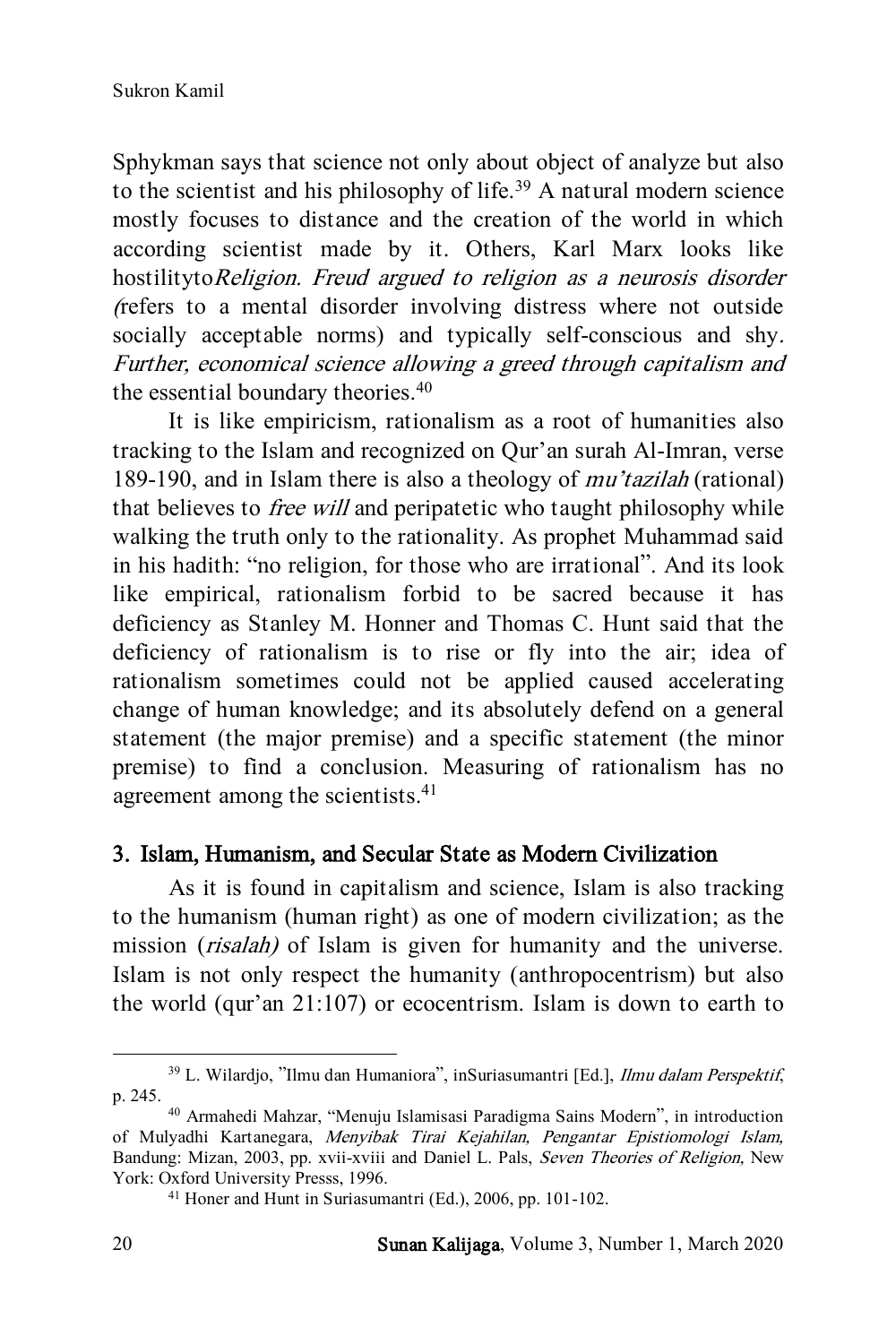set human free from the darkness to be the lightness (Qur'an 14:1). Islam is not coming for God, but comes for humanity which is in Sunni called as kemaslahatan (benefit). According to asy-Syatihibi (730-790 H), a scholar of Maliki sect as above, human benefit here is dharuri (emergency) keeping morality to the given, grow (live), sense (education/intellectuality), generation (marriage), and wealthy (economical). In fact, humanity is the basic of argumentation for all that universal and perennial. In line with that, in Islamic jurisprudence *(ushul fiqh)* there is a theorem: "to manage or decide of public issue is defending on the benefit of humanity itself". It can be said that, humanity (human right) is everything in Islam.

Moreover, according to Najmuddin at-Thufi (657-716 H) and Ibu Rusyd (1127-1198), as mentioned above, when sharia (text) and revelation could not be compromised, humanity is the solution. Humanity here, according to Tyan in Muhammad Khalid Mas'ud is public service or benefit for human being in general that tracking to the humanism. The way to compromise it is according Ibn Rusyd is through ta'wil/hermeneutic.<sup>42</sup>

That is why, Islamic leaders have found the suitability of Islam in human right through Cairo Declaration (watsiqah Huqûq al-Insân fi al-Islâm) that was declared in 1990. The Declaration contains an Islamic recognition of the right of equality (Quran Surah (QS) 17: 70, 4: 58, 105, 107, 135, and 60: 8); the right to freedom of expression, assembly and association (QS 3: 104, QS 3: 159, QS 2: 170, QS 3: 190-191, 6:50, QS.2: 258 and 44:31, QS 28: 8, 40 and 11: 97-98); the right to life (Surah 5: 45 and QS 17: 33); self-protection rights (QS 90: 12-17 and 9: 6); the right of personal honor (QS 9: 6); family rights (2: 221, 30: 21, 4: 1, and 66: 6); the right of equality of men to women (QS 2: 228 and 49:13); the right of the child of his parents (QS 2: 233 and 17: 23-24); right to education (QS 9: 122 and QS 96: 1-5); the right to freedom of religion (QS 109: 1-6, 2: 256, and 18: 29); the right to freedom of asylum (QS 4: 97 and 60: 9); the right to

Sunan Kalijaga, Volume 3, Number 1, March 2020 21

 $42$  Abu Ishaq Al-Syatibi, *al-Muwâfaqât fî ushûl al-Syarî'ah*, pp. 7-8, 28-29, Ahmad Munif Suratmaputra, Filsafat Hukum Islam al-Ghazali, pp. 83-93, Ahmad Muhammad as-Sa'ad dan Muhammad Ali al-'Umri, al-Ittijâhât al-Mu'âshirah fi Tathwîr al-Istitsmâr al-Waqfi, p. 30, dan Abu al-Walid Ibn Rusyd, Fashl al-Maqâl p. 31-32, and Muhyammad Khalid Mas'ud, *Filsafat Hukum Islam*, translated from *Islamic Legal Phlisophy*,p. 191, 195.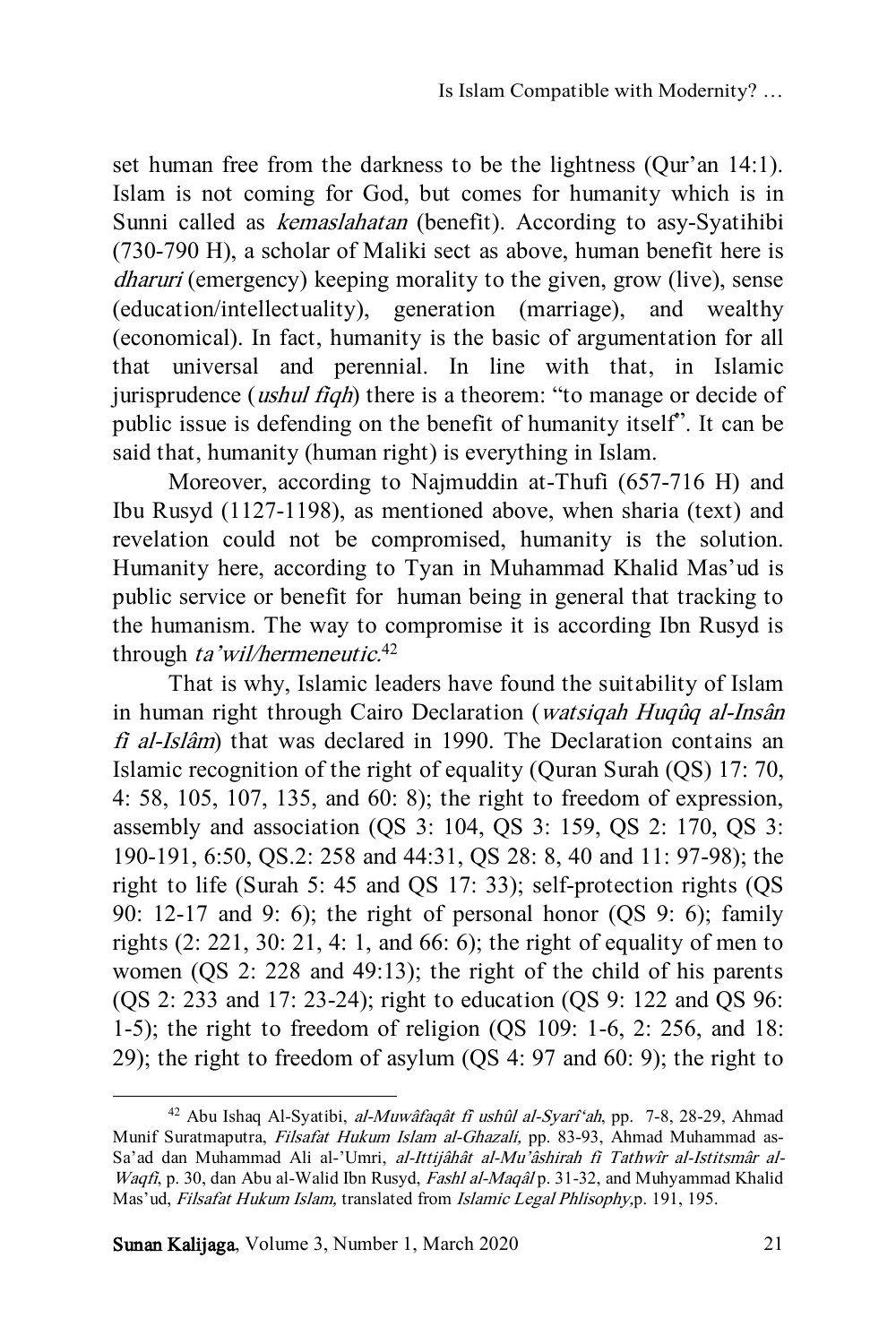work (QS 9: 105, 2: 286, and 67: 15); property rights (2: 29, 4: 29); and the rights of detainees  $(OS, 60: 8).<sup>43</sup>$ 

But it should be known that there is part of a traditional sharia (Islamic law  $\lceil f q h \rceil$ ) if its measuring to humanity still has a problematic. In traditional sharia literally is still has a discrimination in favor of women. In-between about age of marriage, legal marriage that recognized by the state, inheritance rights of women, equality the value of women eyewitness testimony to the men, women of their religion are barred from holding public office, and polygamy. But those are - which barred holding the women - not absolutely sharia perspective. In Islam there are many modern sharia perspective which could be applied and suitable to the humanity that directly taken from Quran and hadith with using a methodology that refers to the context. But currently found that those problematics are not about sharia as a rule but its to the human who misunderstanding to apply it. Furthermore, there is a notion that mainstreamly different to general issues understood among to people, especially about equal right of women in Islam. For example, about taking care of home where it should be men obligation to do that, moment allow to merry her (no compulsion to marry), *nusyuz* (a wife who has no justifiable reason for refusing to obey the wishes or commands of her legitimate husband) can be made by a husband to his wife. a Muslim man to marry up to non-Muslim women is allowed by part of scholars.

And also to the non-Muslim right and Islamic criminal law, both of these are argue to different notion. There are many notion of scholars that suitable to the humanism. Such as capital punishment to the who out from Islam. This is rejected by the classic expert of Muslim scholar further will be discussed as follow.<sup>44</sup>

And others are about secular state in the nation state framework as one of modern civilization. Part of Muslim expert, objectively among the fundamentalism and revivalism of Islam are rejected type of this nation. It can see to the Ikhwan al-Muslimun (An Islamic neo-revivalist movement founded by Hassan al-Banna in

<sup>43</sup> Baharuddin Lopa, Al-Qur'an Dan Hak-Hak Asasi Manusia (Yogyakarta: Dana Bhakti Primayasa, 1996), pp. 19–118.

<sup>44</sup> For detail look at Sukron Kamil, Pemikiran Politik Islam Tematik, pp. 165-240.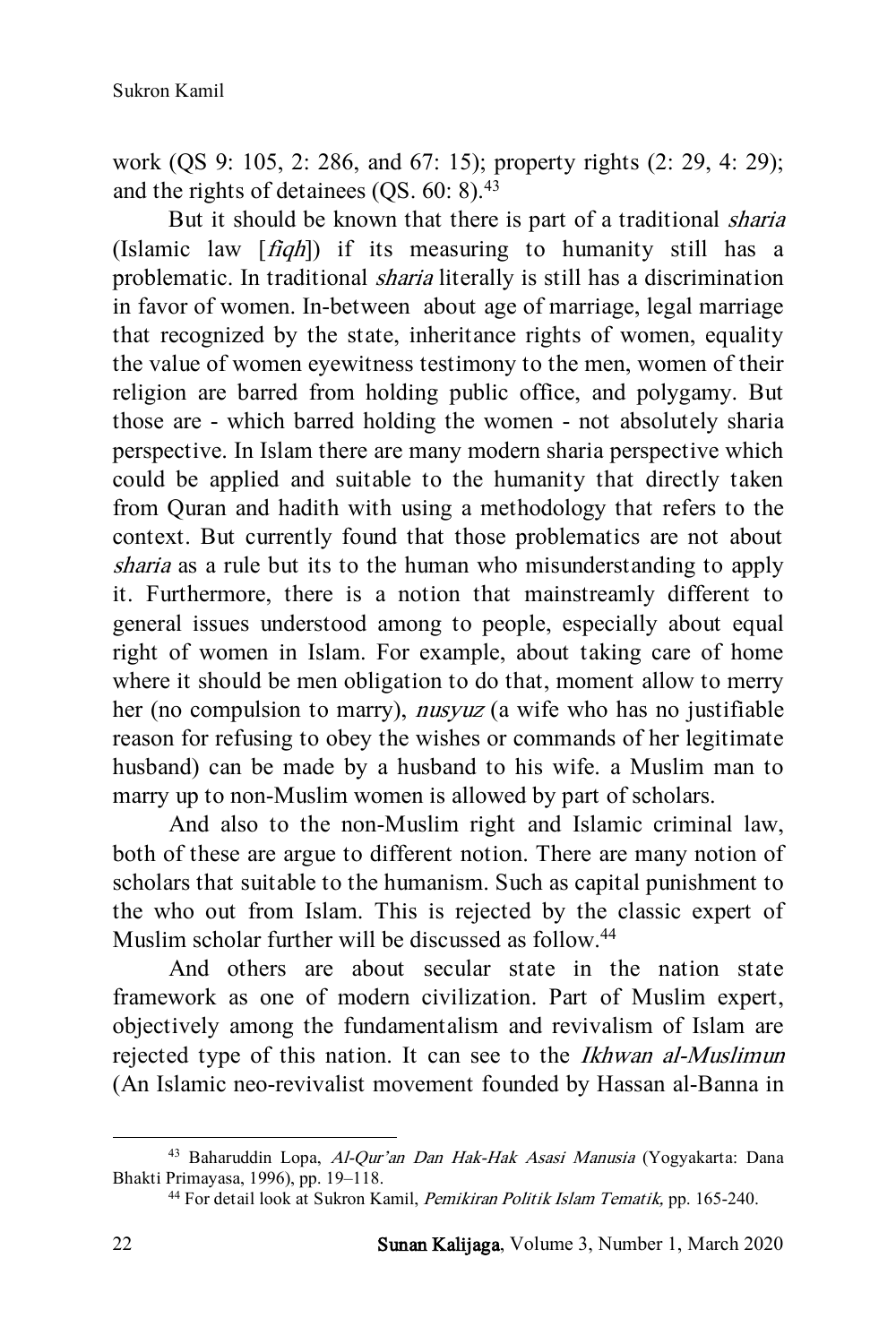1928 as a critique of Islamic modernism) arguing that Islam a religion and state. Islam is a perfect religion which state include in it as one entity. Islam and state can't be separated (organic) with Islam as a foundation of rules and Ulama (theologian) as an advisor executable or it could be the highest hierarchy of the state. The scholars include of these are Sayyid Quthub (1906-1966), from Ikhwan itself after al-Banna, Abu al-'Ala al-Maududi (1903-1979), and in Indonesia is Muhammad Natsir. All of them are rejected popular sovereignty according to the west version, because according them the authority of a state and its government is created and sustained by the consent of God, that's why forbidden to make regulation that not suitable with God rules. Al-Maududi called the concept of political Islam by theo-democration, a democracy system in God rules framework through his law.<sup>45</sup> Borrowing from Fazlurrahaman as Plato and Aristoteles, they are look like have self confidence crisis to the intellectual and moral human capacity.<sup>46</sup>

But beside those all, there is an opposite of the first typology. Some of them argued that Islam is a religion that is not unlike any other religion. Islam does not teach the ways of regulating the life of society and state. Islam is a religion not a state. A state is wordly where the instruments are mind and moral of human that temporal. A state is not ruled by a religion. And opposite of it, a state can't interevent to the religion, because it's an own private spaces and family matter. Some scholar arguing this is Ali Abd Raziq (1888- 1966) as mentioned before. He said that, Muhammad as prophet sent to their world is as messenger of God only, its separated from specifically religious affairs and political. His opinion base on Quran surah Al-Ghasiyah, verse 21-22 (So remind them (O Muhammad, you are only a one who reminds). You are not a dictator over them).<sup>47</sup>

Sunan Kalijaga, Volume 3, Number 1, March 2020 23

<sup>45</sup> Look Charle Tripp, "Sayyid Quthub; Visi Politik", in Ali Rahnema (Ed.), Para Perintis Zaman Baru Islam, Bandung: Mizan, 1998, pp. 165-174.

<sup>&</sup>lt;sup>46</sup> Dawam Rahardjo, "Syura", in Jurnal of *Ulumul Qur'an*, No. 3 Vol. 1, 1989, p. 34.

<sup>47</sup> 'Ali Abd Raziq, Khilafah dan Pemerintahan Dalam Islam, Terjemahan Dari Al-Islâm Wa Ushûl Al-Hukm, Bandung: Penerbit Pustaka, 1985, p. 98-123, and Muhammad Azhar, Filsafat Politik Islam, Perbandingan Antara Islam dan Barat, Jakarta: Rajawali Pers, 1996, h. 113-118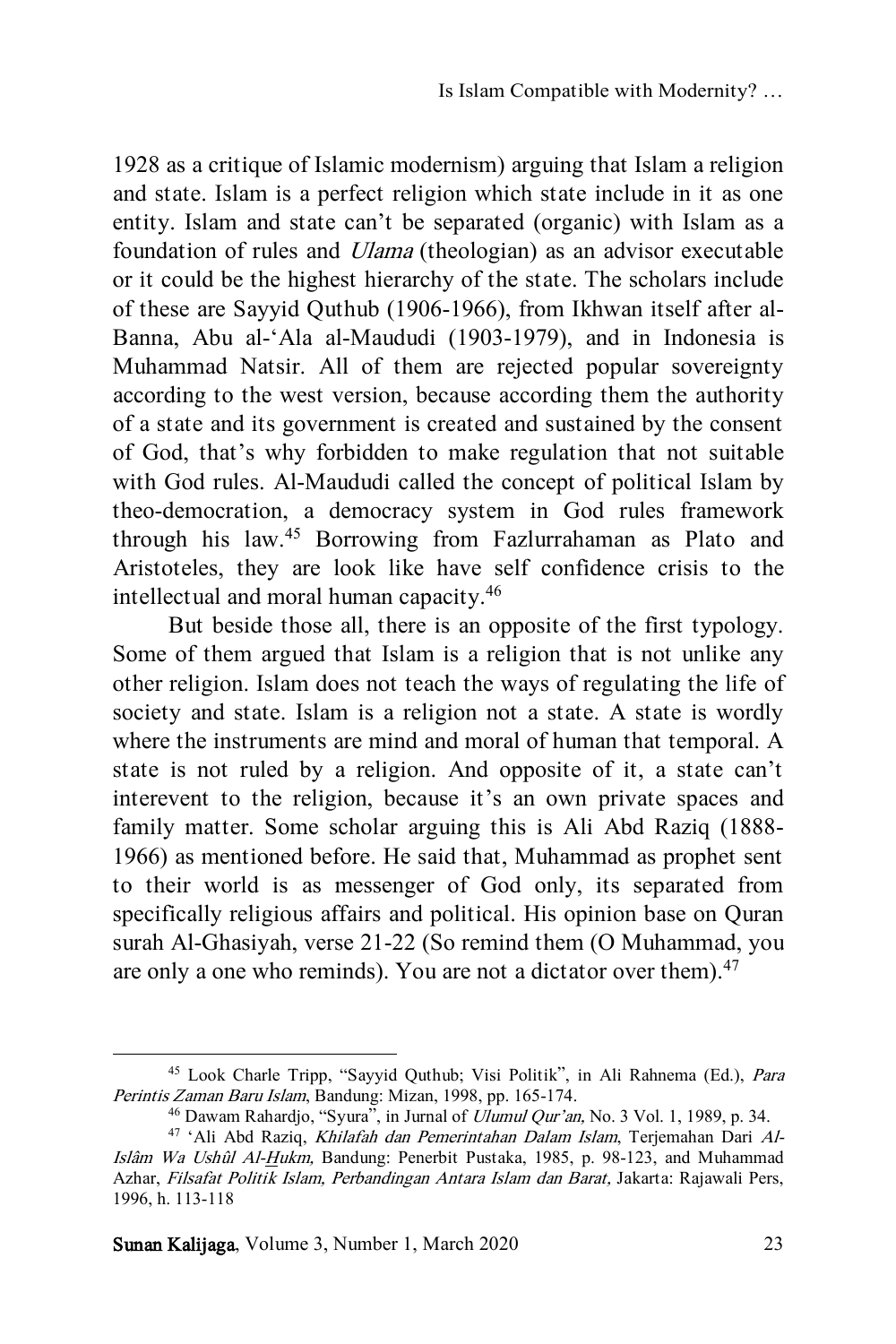In the current practice this model of secular state is embraced by the majority of Muslim countries and supported by mainstream Muslims. For example, in Tunisia. "We will not use a law based on religion", said General Ennahda, moderate Islamist party, Rached Ghannouchi, at a press conference.<sup>48</sup>

Even though, for some of expert, this secular typology is same with the first one. If the first is shackled by classical Islamic political thought and practice, then the second type of Islamic political thought is shackled and too fascinated by the secular thought of a nation state of Western modernity. That's why there is the third moderately rejects of the both. Their third type said that, even Islam has not showing a preference to the specific politic, but in Islam there is moral or ethic containing for human life in society and state, where in application, as long as containing of those, human of people can choose any kind of the best system they want. The scholar who argued this are Fazlurrahman, Mohamed Arkoun, and in Indonesia is Nurcholish Madjid.

Nurcholis Madjidsaid that Islam, both theoretically and practically, has given a political principle. The principle, quoting Robert N. Bellah and based on the "Medina Charter" --the seventhcentury Profet Muhammad's deal with non-Muslims – pluralism, tolerance, the equal right of citizen, and justice as aim of a nation. Base on this principle, Robert conclude that, the first a concept of Islam about politic is in the middle of two type that opposite each other (Sayyid Qutub and al-Maududi side, and Ali Abd al-Raziq sides). The second, even has many deficiency, a democracy is very valuable where until now has no comparable of it. He argued that democracy is majority rule minority right where in which the laws and procedures apply equally to all citizens to the majority and minority right, both are respect each other.<sup>49</sup>

<sup>48</sup>http://nasional.kompas.com/read/2012/03/28/07420780/partai.islam.dukung.hukum. sekuler. Accessed February 27, 2018.

<sup>49</sup> Nurcholish Madjid, "Demokrasi dan Demokratisasi di Indonesia", in Elza Peldi Taher, Demokratisassin Politik, Budaya dan Ekonomi, Jakarta: Paramadina, 1994, p. 217, Agus Edi Santoso (Ed.), Tidak Ada Negara Islam, Surat-Surat Politik Nurcholish Madjid – Moh. Roem,p. 22-28, Viktor Tanja, HMI, Sejarah dan Kedudukannya di Tengah Gerakan Muslim Pembaharu di Indonesia, Jakarta; Pustaka Sinar Harapan, 1991, p. 122-126, Tekad, No. 16/Th. 1, 15-21 February 1999, andTekad Newspaper, No 2/Th. 1, 9-6 Nopember 1999,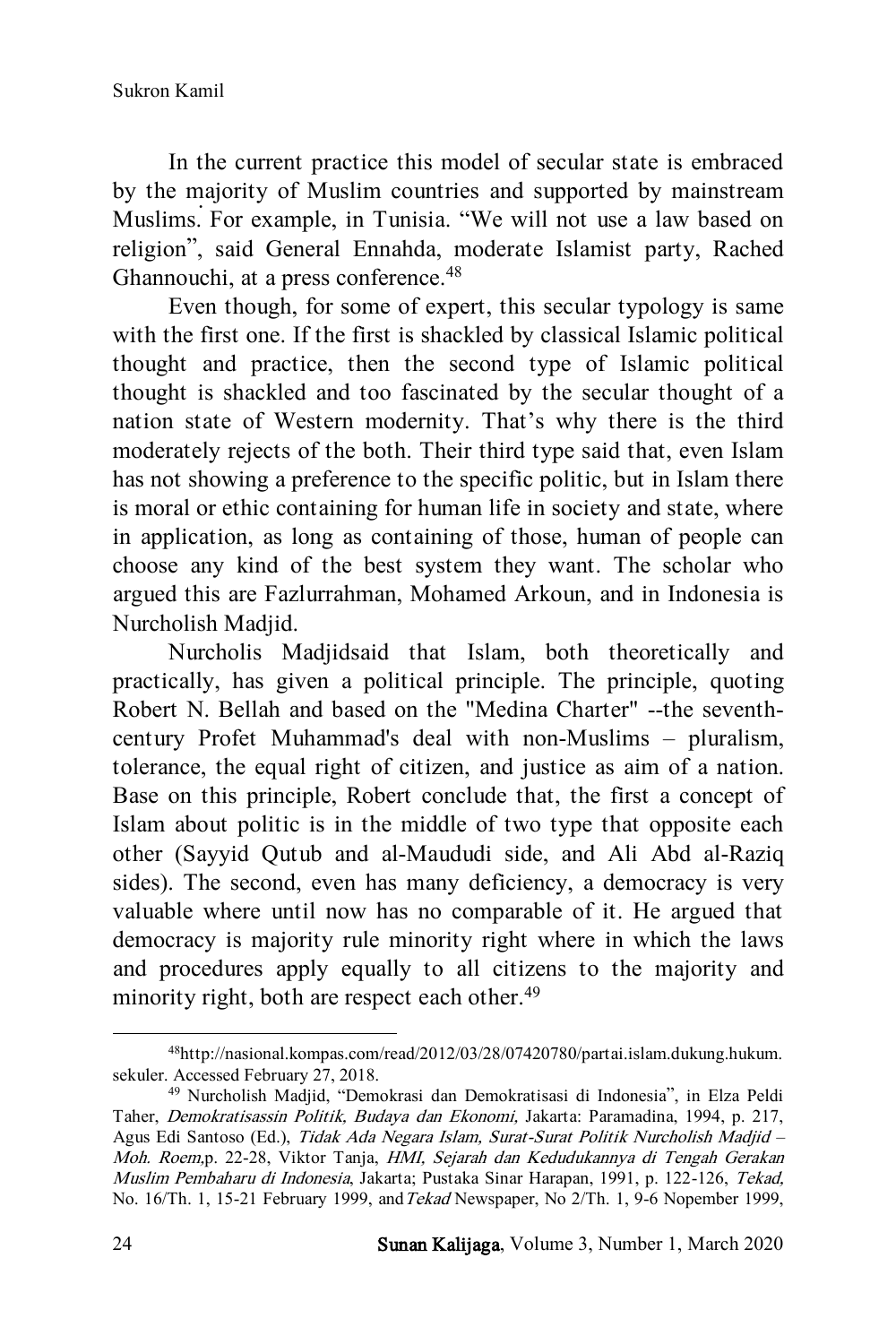#### 4. Islam and Political Democracy System as Modern Civilization

As a notion to the secular nation state, there are three types of notion to the democracy, as one of modern civilization. <sup>50</sup> The first is accept all about democracy; second is reject all of about democracy, and the third is accept to the principle of it but in other side recognize to the difference. The first and the second types of the notion are regarded as Islamic fundamentalism. According to 'Abd al-Qadim Zallum: the first category is jihadism Islamic fundamentalism like Sayyid Qutub, and the second is political Islamic fundamentalism or HTI (Indonesian Hizb ut-Tahrir). Both of them argued that democracy is *kufur* (disbelief) system or *ad* $dimu$ garytiivah nizham kufr that contradiction to Islam. the arguments is: a democracy is human product , not God creation: part of secular (separation from specifically religious affairs); they argue that the supreme power is not vested in the people but in sharia; in Islam majority has no significancy, because the significancy is in sharia; and freedom such as religious freedom in Islam, he argues, does not exist, because unconverted apostates in Islamic jurisprudence must be put to death. 51

Islam and democracy is generally compatible because the content is suitable with the principle of Islam, such as: 'adalah (justice), syura (qulluquy), musawah (equallity), amânah (accountability), ijma' (consensus), dan bai'at (social contract). Some of verses could be found in Quran are Surah al- -Imran: 159; Ash-Shura: 38; Al-Hujurat: 13, Al-Ma'idah: 8, and Ash-Shura: 15. Even for the justice, Ibn Taimiyah said: "God supports for the fair leader even he is a heathen, and He is not supports to the unfair leader even he is Islam".<sup>52</sup> And also to the freedom of criticism which input for a good idea and as a social control is suitable to amar ma'ruf

Sunan Kalijaga, Volume 3, Number 1, March 2020 25

Nurcholish Madjid, "Asas-Asas Pluralisme dan Toleransi dalam Masyarakat Madani", Seminar Paper on 22 February 1999.

<sup>&</sup>lt;sup>50</sup> John L. Esposito and James P. Piscatory, "Islam dan Demokrasi", in*Islamika*, Jurnal Dialog Pemikiran Islam, No. 4 April-June 1994 pp. 19-21.

<sup>51</sup> M. Zaki Mubarak, "Muslim Utopia: Gerakan dan Pemikiran Hizbut Tahrir Indonesia (HTI) Pasca Reformasi", in Refleksi, Jurnal Kajian Agama dan Filsafat, Vol. IX, No. 1, 2007, Jakarta: Fakultas Ushuludin dan Filsafat UIN Jakarta, 2007, pp. 35-36.

<sup>52</sup> Quoted from Nurcholish Madjid, "Demokrasi", inTekad Newspaper, No1/th.1, 2-8 November 1998.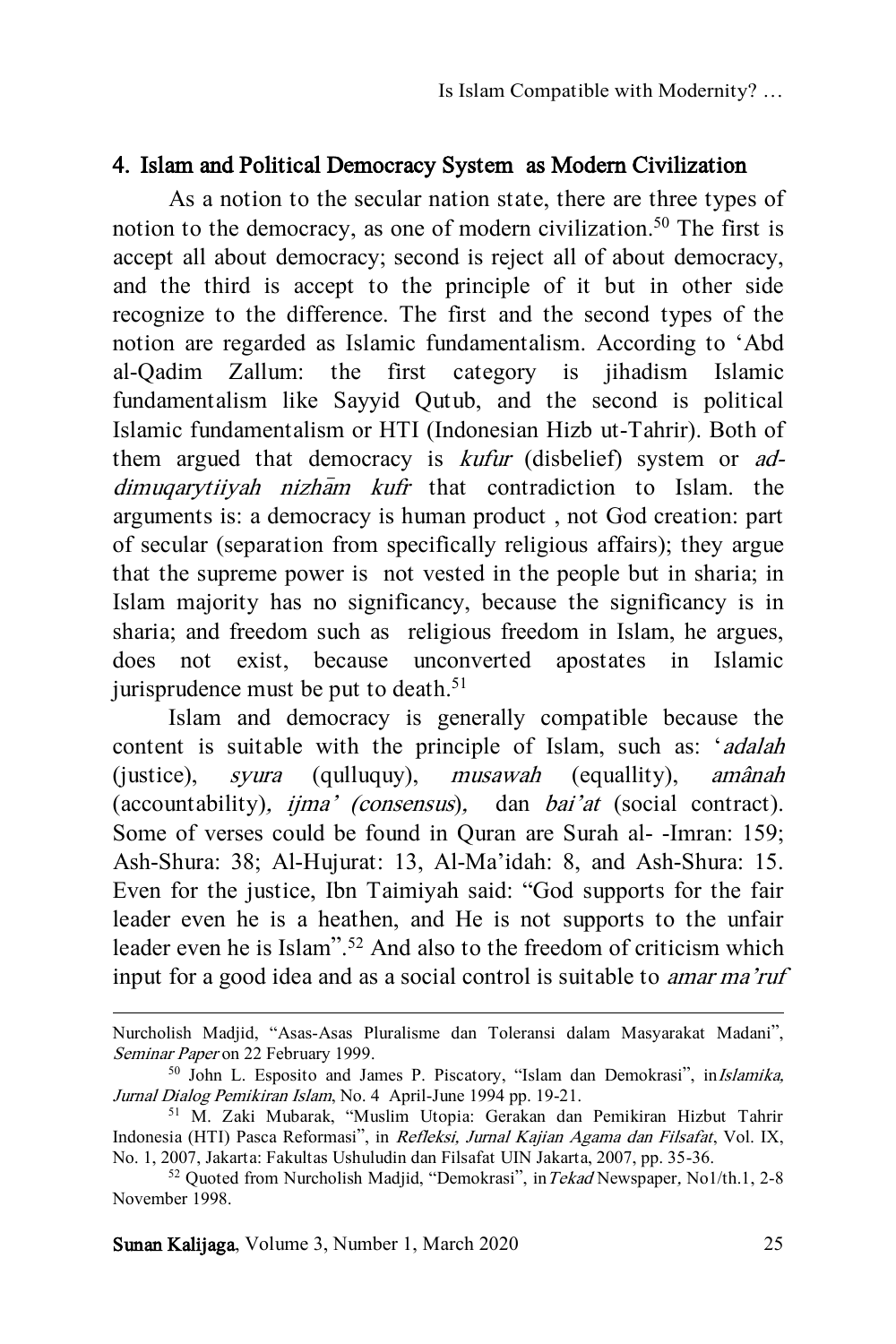nahyi munkar (QS 3:104). According to Ibn Majah, the biggest *jihad* is telling the truth to the unfair leader. Beside that, Islam is allowing freedom such as freedom of expression and opinion as long as it has responsibility on the morality and law (Quran surah Ash-Shura:38, An-Nisa:59, and Surah An-Nisa :83), also about Freedom of associationare in Surah Al-Maidah :2, and Al-Mujadila: 22, and freedom of faith is in Quran surah Al-Baqarah :256 and Yunus :99.<sup>53</sup> Furthermore, in Islam, according to Amien Rais, Atheism is allowed as long as not disturbing to public area.<sup>54</sup> A *murtad* (converted to Islam and later rejects the religion) in Islam is no law rule it, if there is rule for it, the consequence is not died. A murtad should be persuasion to come back to Islam. That's all what al-Baji (w.494 H), Ibn Taimiyah, al-Nakhai (w.95 H). Sufyan Tsuri (w.162 H)<sup>55</sup> said about majority principle used to be did not absolutely reflection of the truth for responses to the big religion that effected to the objection people to democracy, according Fahmi Huwaidi all of that only happened to the mushrikeen (devoting worship to anyone or anything other than Allah). As Quran say that thus society is indeed kufr, perverted, not gratitude favor, do not understand God and His teachings (QS. 6:16, 2:243, 12:103, 11:17, 7, 187). In other word, democracy is suitable with principle of Islam.<sup>56</sup>

No wonder that Pippa Norris and Ronald Inglehart research found Muslim supports the democracy as a value and political method. Muslim and western in some cases have differences on the culture, free sex and gender equality for instance. However, in west or America, the conservative religious have the same opinion about this. 57

<sup>53</sup> Bahtiar Effendi, "Islam and Democracy, In Search of a Viable Synthesis:?", inStudiaIslamika; Indonesian Journal for Islamalmicc Study, Vol. 2, Number 4, 1995, p. 1-19 and J. Suyuthi Pulungan, Prinsip-Prinsip Pemerintahan Dalam Piagam Madinah Ditinjau dari Pandangan Alquran, Jakarta: Raja Grapindo Persada, 1994, pp. 125-265.

<sup>54</sup> M. Amien Rais, Cakrawala Islam, Antara Cita dan Fakta, Bandung:Mizan, 1991, pp. 53-57.

<sup>&</sup>lt;sup>55</sup> Muhammad Hasyim Kamali, KebebasanBerpendapatdalam Islam, Bandung: Mizan, 1996, pp. 74 -141.

<sup>56</sup> Fahmi Huwaydi, Demokrasi Oposisi dan Masyarakat Madani, Bandung: Mizan, 1996, pp. 193-292.

<sup>&</sup>lt;sup>57</sup> Pippa Norris and Ronald Inglehart, Sacred and Secular: Religion and Politics Worldwide, New York: Cambridge University Press, pp. 133-158.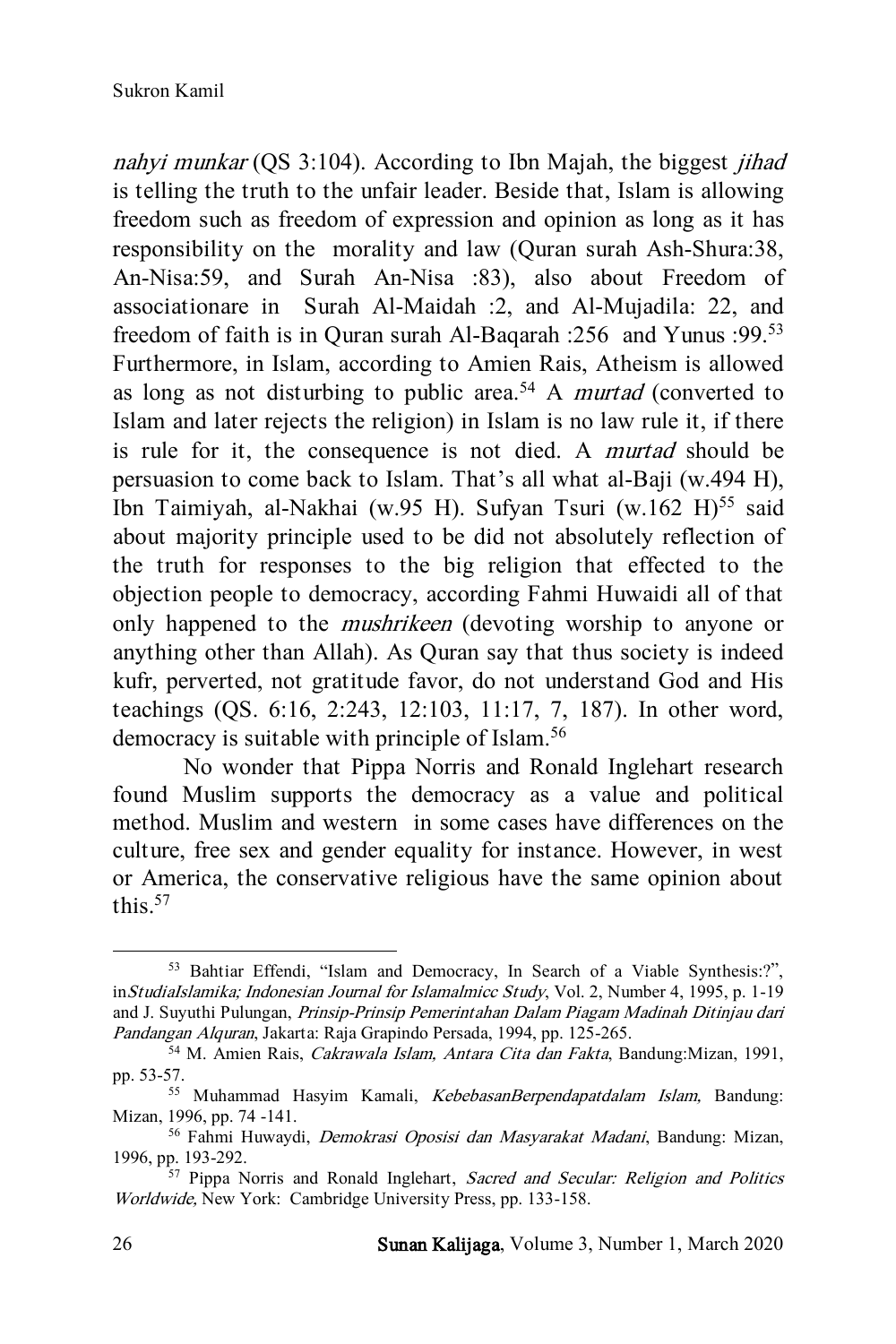# **C.** Closing

Based on the explanation above, it obvious that Islam is compatible with modernity as modern civilization. The reason is that Islam was first emerged as a critic against the previous religion that was not engage social transformation for the Arab society. In this case, Islam in certain measurements like egalitarianism and emansipatorism is a social revolution for the Arab community in the 7th century (even until now). Therefore, Islam is naturally encourage the thought and social reform with the concept of ishlah (reform) and tajdid (renewal). Islam is a religion which emphasize the novelty, progress, and innovation. As a matter of fact, it is understandable enough that most Muslims accept this modernity. In addition, Islam is compatible with the dimension/measurements of modernity: nation state; secular state/secularism at least in the sense of emphasize/attachment to the life of the world (the present and hereness) by desacralization of everything, except for things that are truly divine/transcendental [or in the sense of freedom of religion, not freedom from religion]); democracy, rationalism, empirical science, and technology; capitalism, at least not in the sense of a multiplication of production and profits based on the principle of the rights to own, competition, and rationalism, including efficient and effective bureaucracy.

Subsequently, the relation between Islam and modernity reflects the tendencies of contemporary major religions as it is developing, even in the secular countries, either in the West or in the East. In the view of Karl Marx, he said that religion is worthless, or in Freud's view, religion is neurosis (neurological disorder/personality disorder) and symptoms of immaturity.<sup>58</sup> Therefore, religion does not correspond to modernity as modern civilization. However, according to Peter L. Berger, the process of secularization in modern society does not marginalize religion completely, but makes the religion more rational. The views of classical sociology must have been marginalized in modernity as it tends to pay no attention to the

<sup>&</sup>lt;sup>58</sup> Daniel L. Pals, Seven Theories of Religion, New York: Oxpord University Presss, 1996.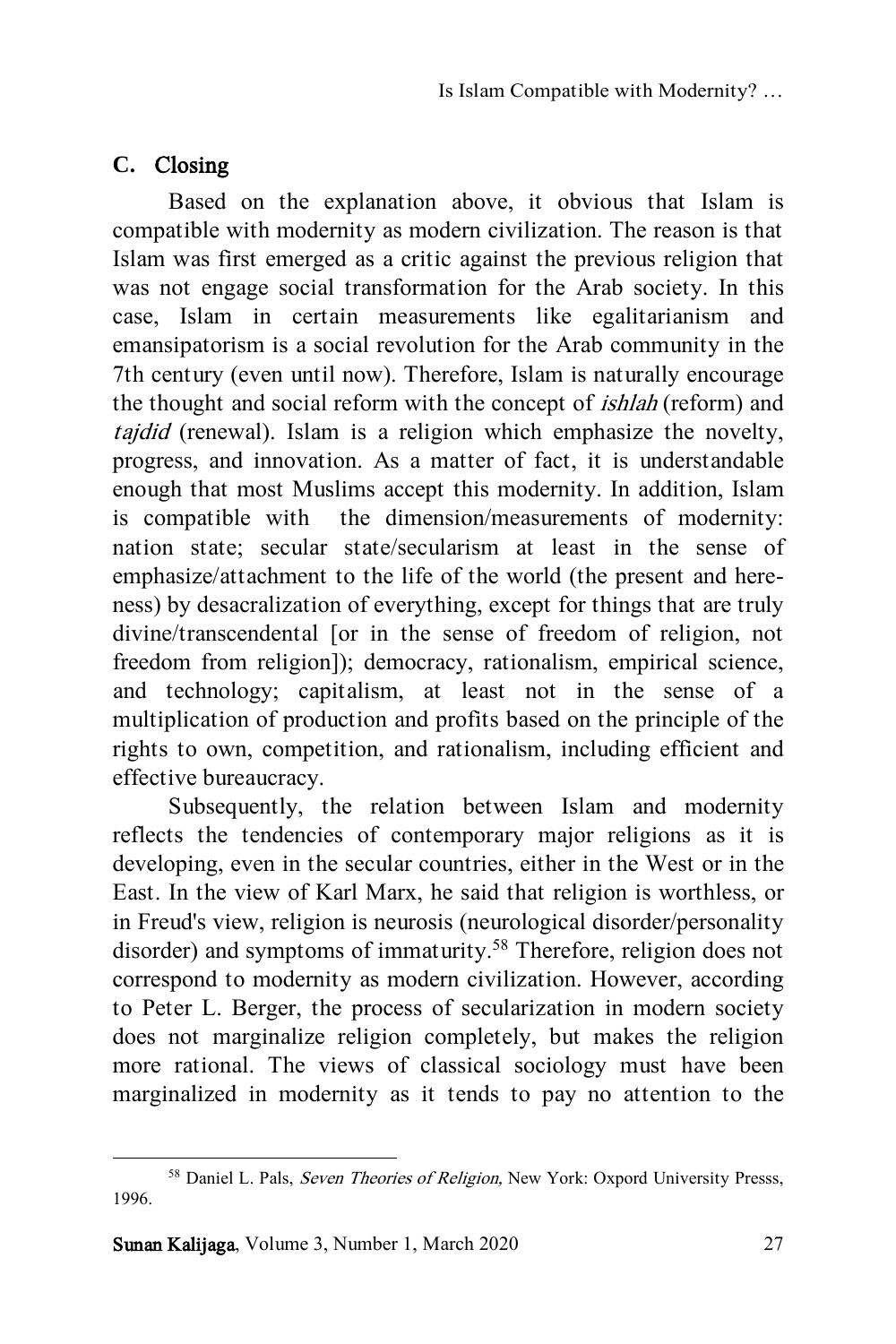human aspect as a taste agent.<sup>59</sup> The existence of Islamic fundamentalists who reject the modernity and the conformity of mainstream Islam with modernity seems to reflect the views of the two different experts above. Islam in the modern interpretation of the experts and figures above are as basis for the reinterpretation of Islam to fit the challenge of modernity as modern civilization in Islam.

Moreover, Islam as a religion related to modernity and at once as modern civilization is also in line with the views of Jose Casanova who stated that acting as an institution of civil society as a balancer power<sup>60</sup> because of the conformity of Islam with democracy. It indicates that Islam has played a role in public affairs, especially with regard to ethics or values including the source of inspiration and life motivation like the development of modernity in Muslim societies. Islam or religion in secular countries, in general, as Anthony Gidden reveals in his free-market theory of politics, is also possible to compete with the other religions or the other ideological powers,  $61$  as revealed by Jurgen Habermas.<sup>62</sup> Undoubtedly, religion as an institution where space for the interests of human spirituality is given becomes unwarranted to simply disappear in modern society, as narrated by William James, the US philosopher (1842-1910) and also Henri-Louis Bergson.<sup>63</sup>Wallah a'lam bis shawab (God knows the truth).

<sup>&</sup>lt;sup>59</sup> Peter L. Berger, *The Sacred Canopy: Elements of Sociological Theory of Religion*, New York: Doubleday, 1967, p. 106 and Geger Riyanto, Peter L. Berger: Perspektif Metateori Pemikiran, Jakarta: LP3ES, 2009, p. 187-223

<sup>60</sup> Jose Casanova, Public Religions in Modern World, Chicago: Chicago University Press, 1994, and Sindung Haryanto, Sosiologi Agama, Dari Klasik Hngga Postmodern, Yogyakarta: Arruz Media, 2015, h. 84-87.

<sup>61</sup> Anthony Giddens, Sociology, Cambridge: Polity Press, 2009, p. 706-707. See Christopher J. Eberle, "Religion and Liberal Democracy", in Robert L. Simon, (Ed.), The Blackwell Guide to Social and Political Philosophy, Massachusetts: Blackwell Publisher, 2002, p. 292-317

<sup>&</sup>lt;sup>62</sup> See Jurgen Habermas, "Religion in the Public Sphere", in *European Journal of* Philosophy, 14 (1), 2006, pp. 1-25 and F. Budhi Hardiman, *Demokrasi Deliberatif:* Menimbang Negara Hukum dan Ruang Publik dalam Teori Diskursus Habermas, Yogyakarta: Kanisius, 2009.

<sup>63</sup> Quraish Shihab, "Pengantar Agama Punya Seribu Nyawa" in Komaruddin Hidayat, Agama Punya Seribu Nyawa, Jakarta: Noura Books, 2012, p. x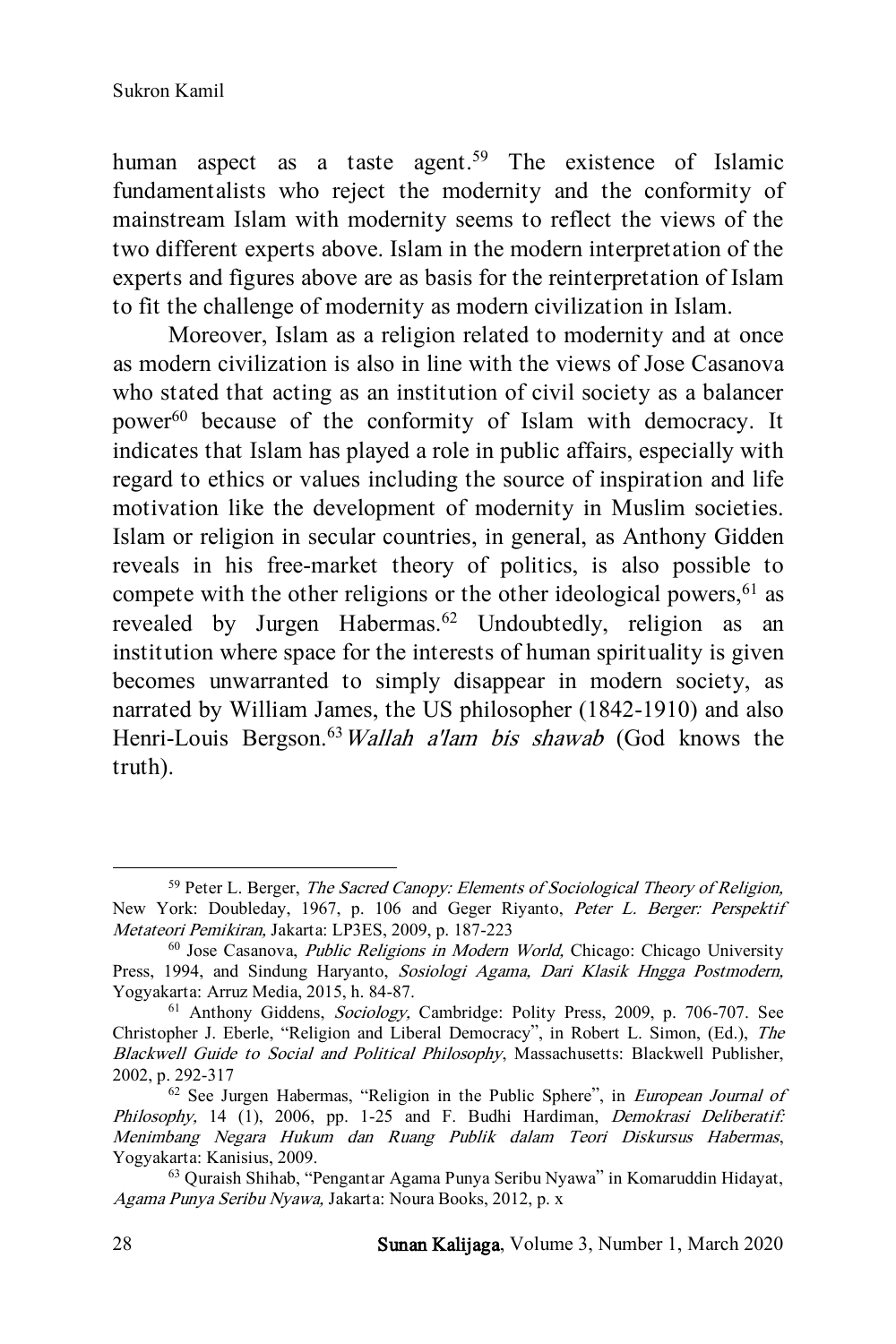#### BIBLIOGRAPHY

- Abdillah, M., & Sirry, M. A. (2002). Hukum yang Memihak Kepentingan Laki-Laki: Perempuan dalam Kitab Fikih. In A. Munhanif (Ed.), Mutiara Terpendam: Perempuan dalam Literatur Islam Klasik. Jakarta: Gramedia.
- Adams, I. (2004). Ideologi Politik Mutakhir: Konsep, Ragam, Kritik, dan Masa Depannya (Translated from Political Ideology Today). (A. Noerzaman, Trans.). Yogyakarta: Qalam.
- Adonis, C. (1979). ats-Tsabit wa al-Mutahawwil (Volume 1-4). Beirut: Dar al-Audah.
- Al Syatibi, A. I. (without year). al-Muwâfaqât fî ushûl al-Syarî'ah (Vol. I Part 2). Beirut: Dar al Hadits al Kutub al 'Ilmiyyah.
- Ali, F. (1984). Islam, Keprihatinan Universal, dan Politik Indonesia. Jakarta: Pustaka Antar Kota.
- Ali, F., & Effendy, B. (1986). Merambah Jalan Baru Islam: Rekontruksi Pemikiran Islam Indonesia Masa Orde Baru. Bandung: Mizan.
- Armstrong, K. (2013). Masa Depan Tuhan: Sanggahan Terhadap Fundamentalisme dan Ateisme (Translated from The Case for God: What Religion Really Means). Bandung: Mizan.
- Armstrong, K. (2014). Sejarah Tuhan: Kisah 4.000 Tahun Pencarian Tuhan dalam Agama-Agama Manusia (translated from A History of God: The 4.000-Year Quest of Judaism Christianity and Islam). Bandung: Mizan.
- as-Sa'ad, A. M., & al-'Umri, M. A. (2000). al-Ittijâhât al-Mu'âshirah fi Tathwîr al-Istitsmâr al-Waqfi. Kuwait: al-Amanah al 'Amah li al-Auqaf.
- Azhar, M. (1996). Filsafat Politik Islam, Perbandingan Antara Islam dan Barat. Jakarta: Rajawali Press.
- Azra, A. (1993, May 4). Tipologi dan Dimensi Gerakan Neo Revivalis di Indonesia. Media Indonesia.
- Barton, G. (1999). Gagasan Islam liberal di Indonesia: Pemikiran Neo-Modernisme Nurcholis Madjid, Djohan Effendi, Ahmad

Sunan Kalijaga, Volume 3, Number 1, March 2020 29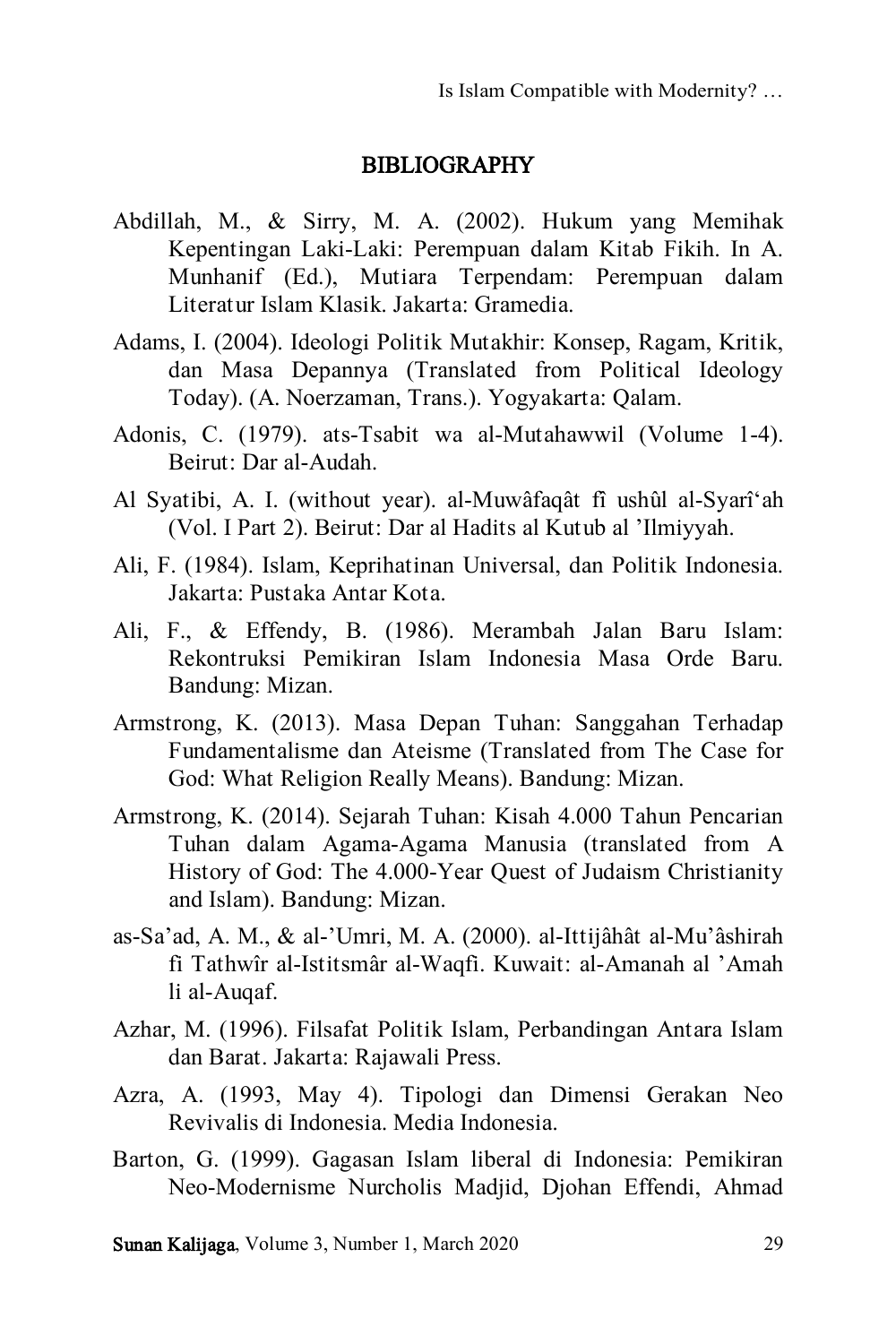Wahib dan Abdurrahman Wahid 1968-1980 (Translated from the emergence of neo-modernisme: a progressive liberal movement of Islamic thought in Indonesia: A Textual Study Examining the Writings of Nurcholish Madjid, Djohan Effendi, Ahmad Wahib and Abdurrahman Wahid, 1968-1980). (N. Tahqiq, Trans.). Jakarta: Paramadina.

- Bennett, C. (n.d.). Muslims and Modernity: Current Debates (Comparative Islamic Studies). London: Continuum.
- Berger, L. P. (1967). The Sacred Canopy: Elements of Sociological Theory of Religion. New York: Doubleday.
- CAL, A. (2012, March 28). Partai Islam Dukung Hukum Sekuler. Retrieved February 27, 2018, from https://nasional.kompas.com/read/2012/03/28/07420780/partai.i slam.dukung.hukum.sekuler
- Casanova, J. (1994). Public Religions in The Modern World. Chicago: The University of Chicago Press.
- Commins, D. (1998). Hasan Al-Banna (1906-1949). In A. Rahnema (Ed.), I. Hasan (Trans.), Para Perintis Zaman Baru Islam (Translated from Pioneers of Islamic Revival). Bandung: Mizan.
- Cox, H. (1984). Religion in the Secular City: Toward a Postmodern Theology. New York: Simon and Schuster.
- Dematra, D. (2009). Demi Allah, Aku Jadi Teroris. Jakarta: Gramedia.
- Depdiknas. (2000). Kamus Besar Bahasa Indonesia. Jakarta: Balai Pustaka.
- Eberle, C. J. (2002). Religion and Liberal Democarcy. In R. L. Simon (Ed.), The Blackwell Guide to Social and Political Philosophy. Massachusetts: Blackwell Publishers.
- Effendi, B. (1995). Islam and Democracy, in Search of a Viable Synthesis? Studia Islamika, Indonesian Journal for Islamic, Vol. 2, No. 4.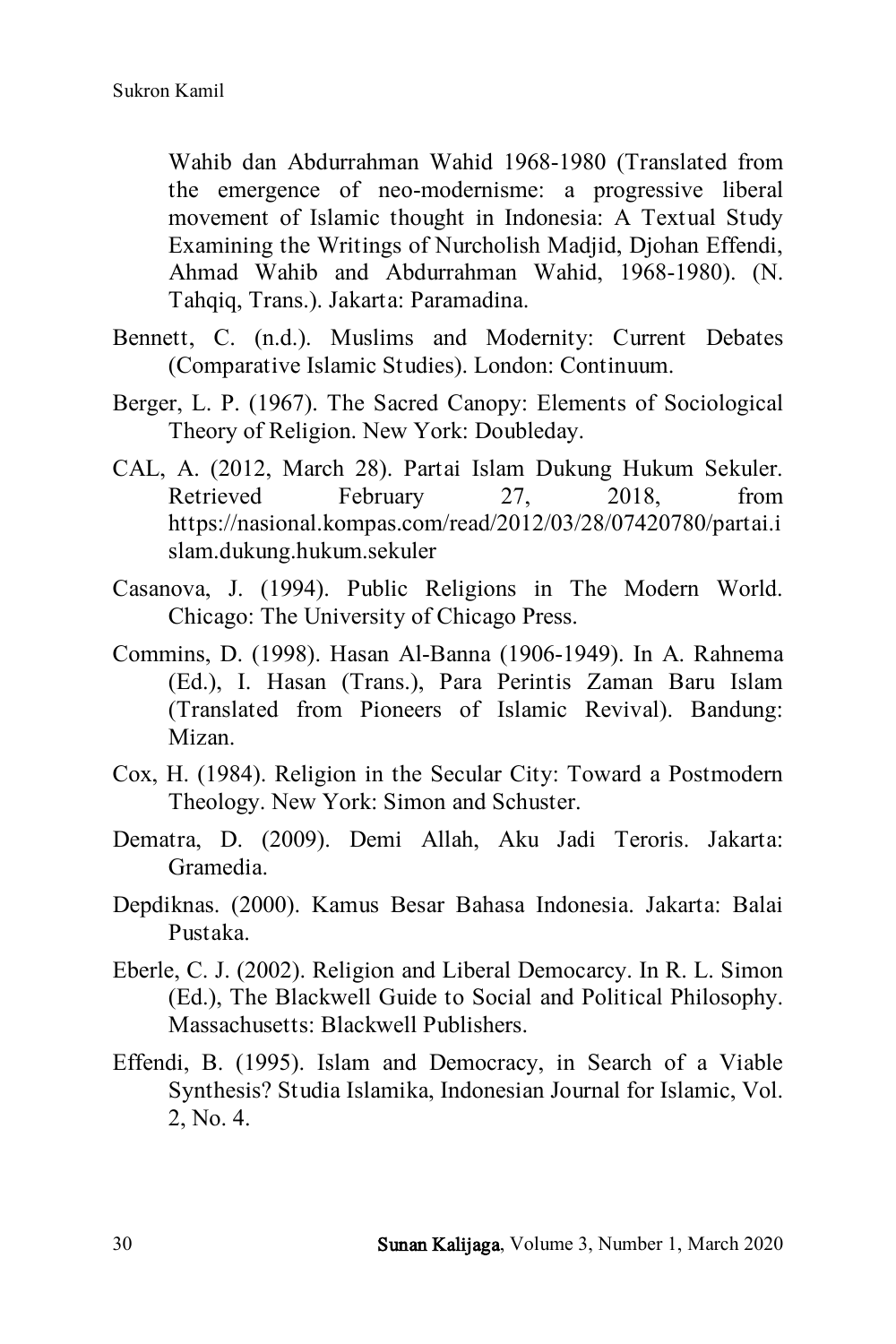- Esposito, J. L. (1987). Dinamika Kebangkitan Islam, Watak, Proses, dan Tantangan (Translated from Voices of Resurgent Islam). (B. Siregar, Trans.). Jakarta: Rajawali Press.
- Esposito, J. L. (2001a). Ensiklopedi Oxford Dunia Islam Modern (Vol. III). Bandung: Mizan.
- Esposito, J. L. (2001b). Ensiklopedi Oxford Dunia Islam Modern (Vol. IV). Bandung: Mizan.
- Esposito, J. L., & Piscatori, J. P. (1994). Islam dan Demokrasi. Islamika Jurnal Dialog Pemikiran Islam, No. 4.
- Feith, H., & Castles, L. (Eds.). (1988). Pemikiran Politik Indonesia 1945-1965 (Translated from Indonesian Political Thingking 1945-1965). Jakarta: LP3ES.
- Gatra Magazine. (2005, August 6).
- Giddens, A. (2009). Sociology. Cambridge: Polity Press.
- Gillen, P., & Ghosh, D. (2007). Colonialism & Modernity. Australia: UNSW Press Book.
- Habermas, J. (2006). Religion in the Public Sphere. European Journal of Philosophy, 14(1). https://doi.org/10.1111/j.1468- 0378.2006.00241.x
- Hanafie, A. (1989). Usul Fiqh (11th ed.). Jakarta: Wijaya.
- Hardiman, F. B. (2009). Demokrasi Deliberatif: Menimbang Negara Hukum dan Ruang Publik dalam Teori Diskursus Habermas. Yogyakarta: Kanisius.
- Haryanto, S. (2015). Sosiologi Agama Dari Klasik Hingga Postmodern. (Andien, Ed.). Yogyakarta: Arruz Media Group.
- Heller, A. (1999). A Theory of Modernity. Massachusetts: Blackwell Publishers.
- Hourani, A. (2004). Pemikiran Liberal di Dunia Arab (Translated from Arabic Thought in the Liberal Age 1798-1939). (Suparno & D. Setiawan, Trans.). Bandung: Mizan.
- Huwaydi, F. (1996). Demokrasi Oposisi dan Masyarakat Madani. Bandung: Mizan.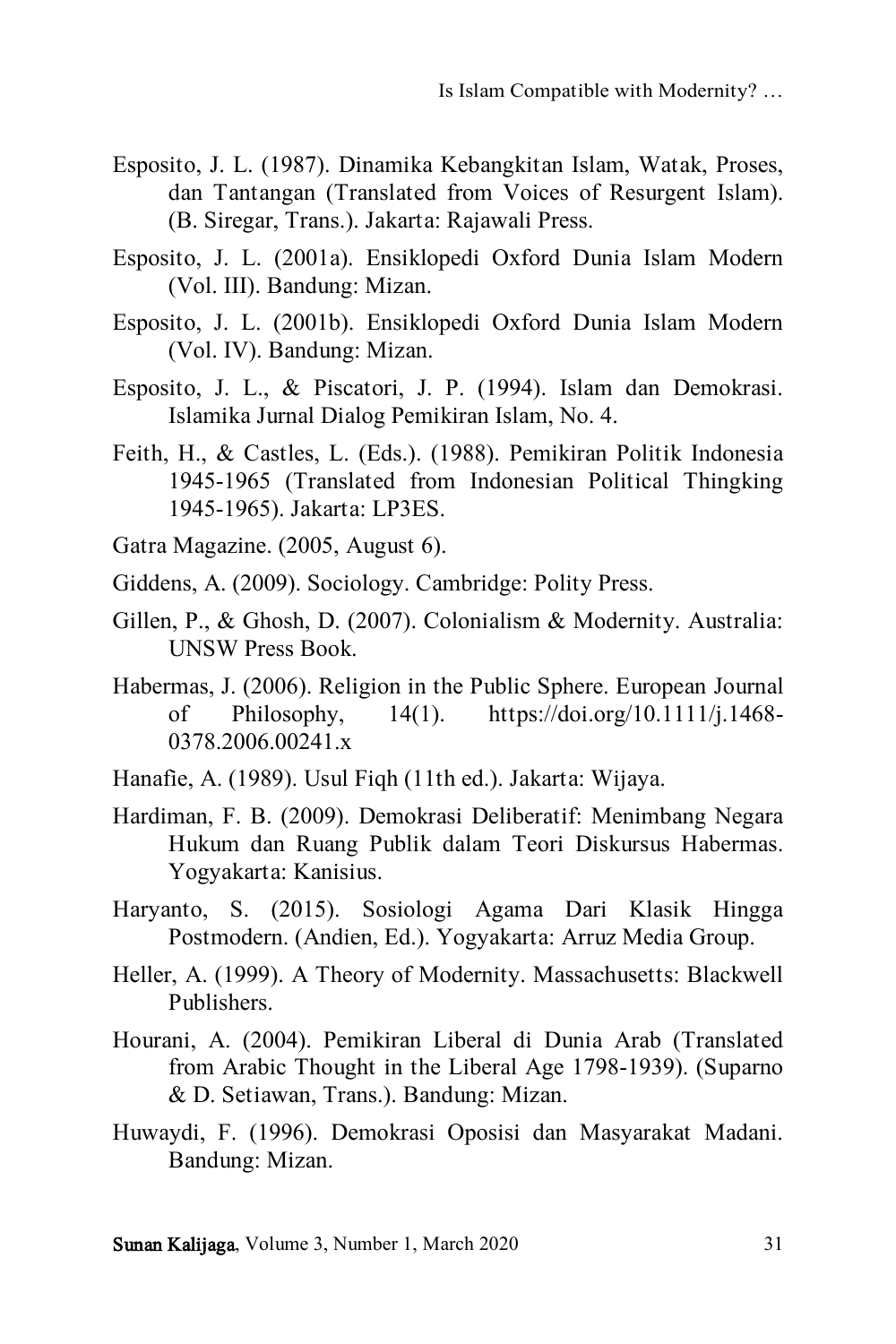- Ibn Rusyd, A. al-Walid. (1999). Fashl al-Maqâl fimâ Baina al-Hikmah wa as-Syarî'ah min al-Ittishâl. Cairo: Dar al-Ma'arif.
- Indrianto, A. M., & Cahyono, D. H. (Eds.). (2003). Perangkat Pembangunan Perdamaian. Contoh-contoh kerja dari para aktivis perdamaian di Indonesia. Jakarta: Catholic Relief Services (CRS).
- Johnson, D. P. (1994). Teori Sosiologi Klasik dan Modern I (Translated from Sosiological Theory Clasical Founder and Contemporery Perspectives [1981]). (R. M. Z. Lawang, Trans.). Jakarta: Gramedia.
- Jones, P. (2010). Introducing Social Theory. Cambridge: Polity Press.Kamali, M. H. (1996). Kebebasan Berpendapat dalam Islam. Bandung: Mizan.
- Kamil, S. (2002). Islam dan Demokrasi: Telaah Konseptual dan Historis. Gaya Media Pratama. Retrieved from http://repository.uinjkt.ac.id/dspace/handle/123456789/35172? mode=full
- Kamil, S. (2013). Pemikiran politik Islam Tematik: Agama dan Negara, Demokrasi, Civil Society, Syariah dan HAM, Fundamentalisme, dan Antikorupsi (1st ed.). Jakarta: Kencana Pranada Media Group. Retrieved from http://103.229.202.68/dspace/handle/123456789/34942
- Karyono, R. (2003). Fundamentalisme Dalam Kristen Islam. Yogyakarta: Klika.
- Kasdi, A. (2002). Fundamentalisme Islam Timur Tengah: Akar Teologi, Kritik Wacana dan Politisasi Agama. Jurnal Tashwirul Afkar.
- King, A. D. (1995). The Times and Spaces of Modernity (or Who Needs Postmodernism). In M. Featherstone, S. Lash, & R. Robertson (Eds.), Global Modernities. SAGE Publications.
- Lopa, B. (1996). Al-Qur'an dan Hak-Hak Asasi Manusia. Yogyakarta: Dana Bhakti Primayasa.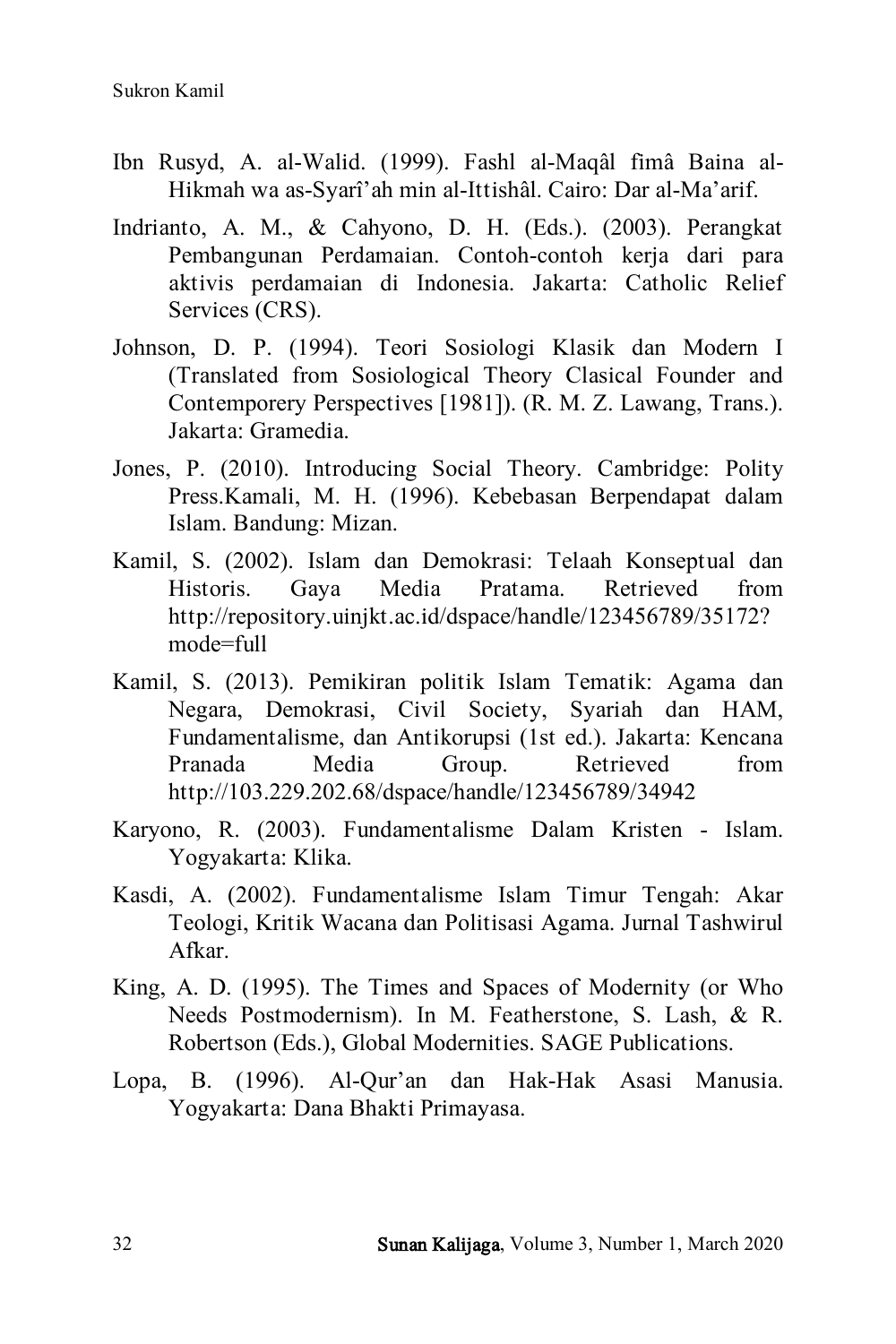- Madjid, N. (1994). Demokrasi dan Demokratisasi di Indonesia. In E. P. Taher (Ed.), Demokratisasi Politik, Budaya dan Ekonomi: Pengalaman Indonesia Masa Orde Baru. Jakarta: Paramadina.
- Madjid, N. (1999). Asas-asas Pluralisme dan Toleransi dalam Masyarakat Madani. Jakarta.
- Madjid, N. (2008). Islam Kemodernan dan Keindonesiaan. Bandung: Mizan.
- Marty, M. E., & Appleby, R. S. (Eds.). (1995). Fundamentalisms Comprehended. Chicago: University of Chicago Press.
- Mas'ud, M. K. (1996). Filsafat Hukum Islam, Studi tentang Hidup dan Pemikiran Abu Ishaq asy-Syathibi (Translated from Islamic Legal Phlisophy; a Study of Abu Ishaq al-Syathibi). Bandung: Pustaka.
- Mubarak, M. Z. (2007). Muslim Utopia: Gerakan dan Pemikiran Hizbut Tahrir Indonesia (HTI) Pasca Reformasi. Refleksi, Jurnal Kajian Agama Dan Filsafat, Vol. IX, No. 1.
- Mudzakkir, A. (2013). Sekularisme dan Identitas Muslim Eropa. PSDR LIPI. Retrieved from http://www.academia.edu/4392985/Sekularisme\_dan\_Identitas \_Muslim\_Eropa
- Mushthafa, H. (2005). al-Islam as-Siyasi fi Mishra, min Harakah al-Ishlah ila Jama'at al-'Unf. Cairo: Maktabah al-Usrah.
- Nasution, H. (1975). Pembaharuan dalam Islam: Sejarah Pemikiran dan Gerakan. Jakarta: Bulan Bintang.
- Nasution, Harun. et.al. (2003). Ensiklopedi Islam Suplemen 2. Jakarta: Ikhtiar Baru van Houve.
- Noer, D. (1980). Gerakan Modern Islam Indonesia 1900-1942. Jakarta: LP3ES.
- Norris, P., & Inglehart, R. (2004). Sacred and Secular: Religion and Politics Worldwide. New York: Cambridge University Press.
- Novriantoni (Ed.). (2006). Riwayat Sebuah Kata Kotor. In Sepatah "Kata Kotor": Sekularisme di Asia. Jakarta: Yayasan Kalam.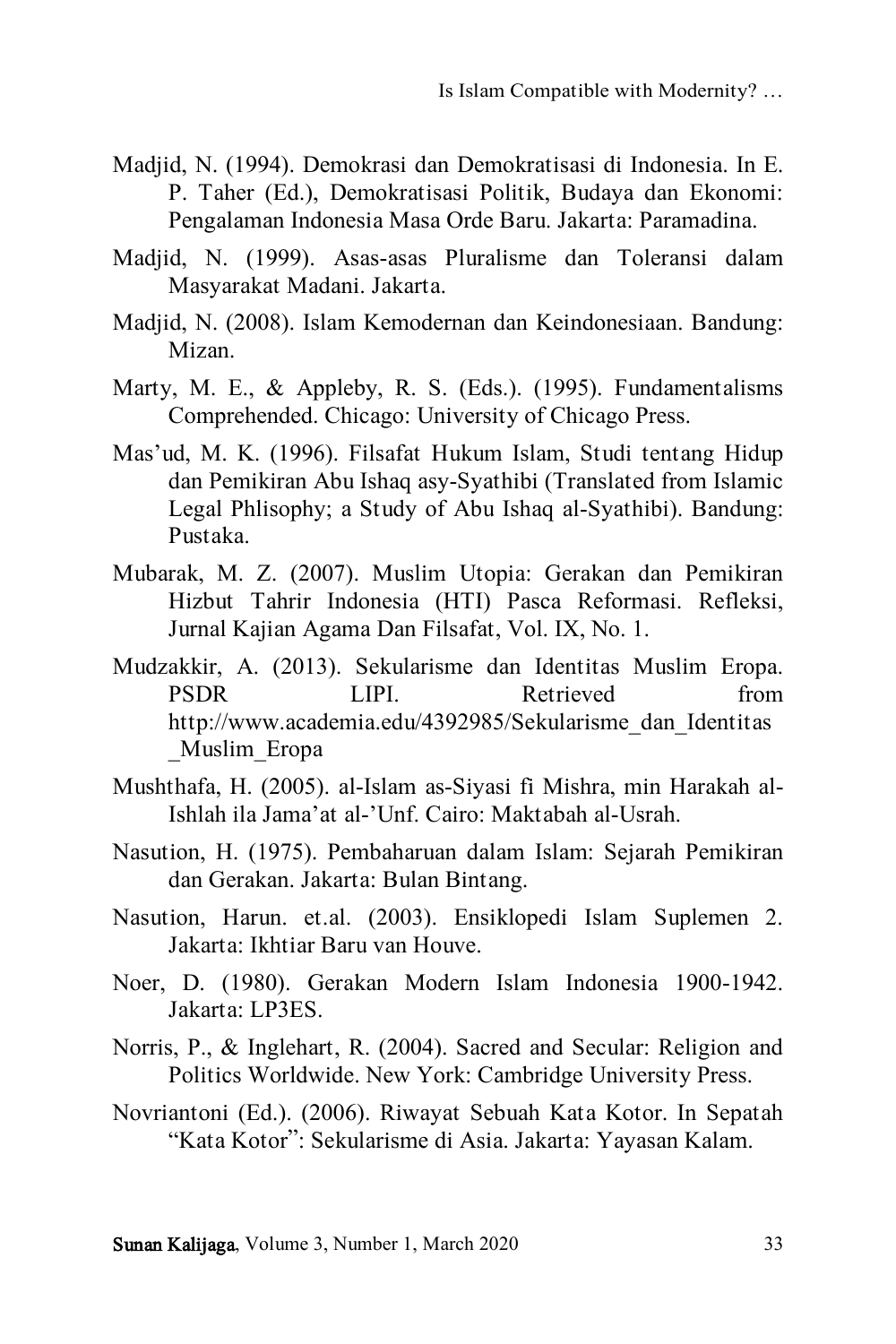- Pals, D. L. (1996). Seven Theories of Religion. New York: Oxford University Press.
- Pulungan, J. S. (1994). Prinsip-Prinsip Pemerintahan Dalam Piagam Madinah Ditinjau dari Pandangan Alqur'an. Jakarta: Raja Grafindo Persada.
- Pye, L. W. (1965). Aspects of Political Development. Boston: Little Brown.
- Quoted from Nurcholish Madjid, "Demokrasi." (1998, November 2). Tekad, No.1/Th.1.
- Rahardjo, M. D. (1989). Syura. Journal of Ulumul Qur'an, 1 No.3.
- Rais, M. A. (1991). Cakrawala Islam: Antara Cita dan Fakta. Bandung: Mizan.
- Raziq, A. A. (1985). Khilafah dan Pemerintahan Dalam Islam (Translated from Al-Islâm Wa Ushûl Al-Hukm). Bandung: Pustaka.
- Ritzer, G. (Ed.). (2007). The Blackwell Encyclopedia of Sociology. Oxford: Blackwell Publishing.
- Riyanto, G. (2009). Peter L Berger: Perspektif Metateori Pemikiran. Jakarta: LP3ES.
- Sagiv, D. (1997). Islam Otentisitas Liberalisme (Translated from Fundamentalism and Intelectual in Egypt. Yogyakarta: LKiS.
- Santoso, A. E. (Ed.). (1997). Tidak Ada Negara Islam: Surat-Surat Politik Nurcholish Madjid - Moh. Roem. Jakarta: Djambatan.
- Shihab, Q. (2012). "Pengantar Agama Punya Seribu Nyawa" dalam Komaruddin Hidayat, Agama Punya Seribu Nyawa. Jakarta: Noura Books.
- Shimogaki, K. (1993). Kiri Islam: Telaah Kitis atas Pemikiran Hasan Hanafi. Yogyakarta: LKiS.
- Suratmaputra, A. M. (2002). Filsafat Hukum Islam al-Ghazali: Maslahah Mursalah & Relevansinya dengan Pembaharuan Hukum Islam. Jakarta: Pustaka Firdaus.
- Syadad, B. ad-D. I. (1991). Dalail al-Ahkam (Vol. II). Dar al-Kutb al- 'Ilmiyyah.